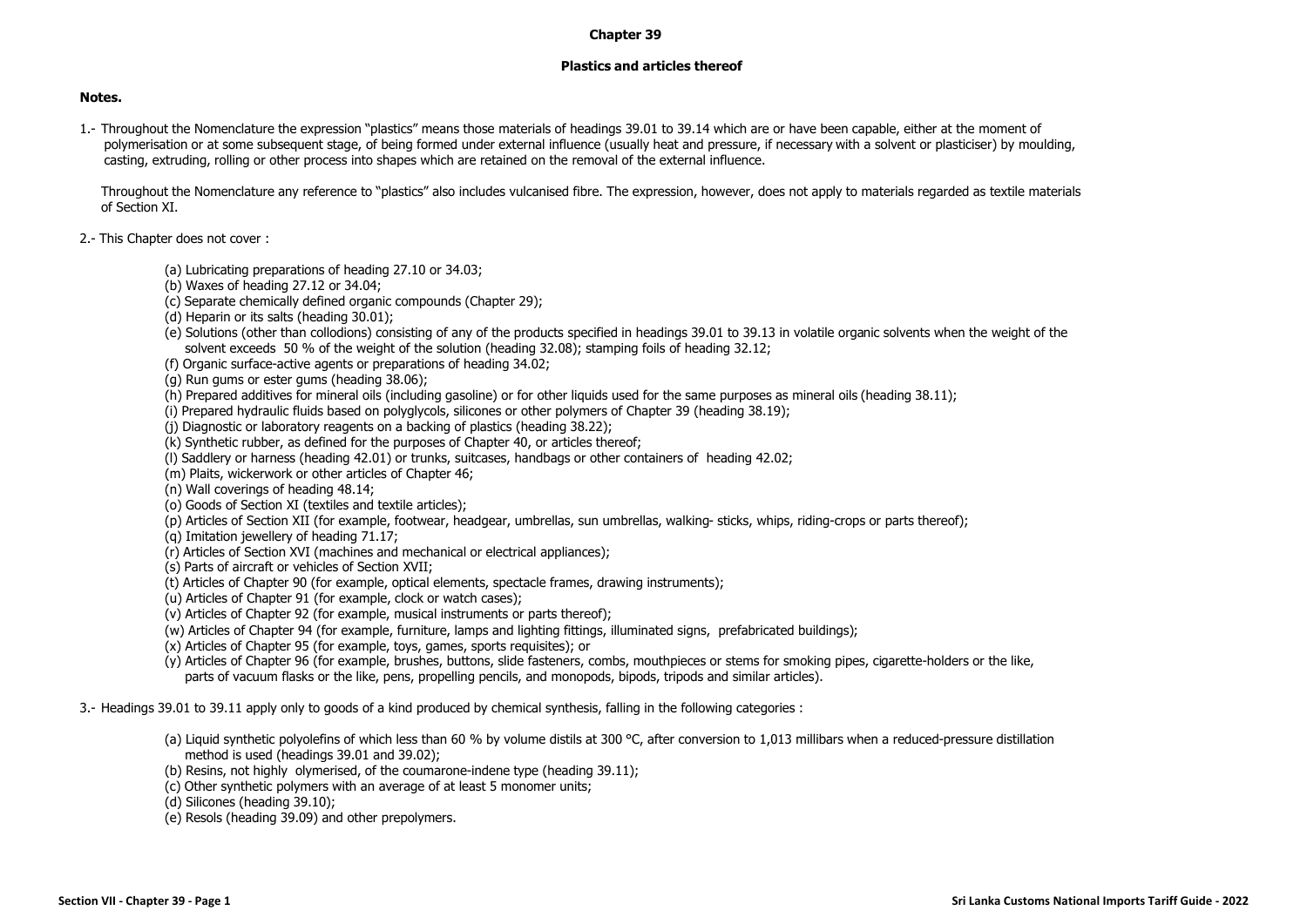4.- The expression "copolymers" covers all polymers in which no single monomer unit contributes 95 % or more by weight to the total polymer content.

For the purposes of this Chapter,except where thecontext otherwise requires, copolymers (including copolycondensates,co-polyaddition products, block copolymers and graft copolymers) and polymer blends are to be classified in the heading covering polymers of that comonomer unit which predominates by weight over every other single comonomer unit. For the purposes of this Note, constituent comonomer units of polymers falling in the same heading shall be taken together.

If no single comonomer unit predominates, copolymers or polymer blends, as the case may be, are to be classified in the heading which occurs last in numerical order among those which equally merit consideration.

- 5.- Chemically modified polymers, that is those in which only appendages to the main polymer chain have been changed by chemical reaction, are to be classified in the heading appropriate to the unmodified polymer. This provision does not apply to graft copolymers.
- 6.- In headings 39.01 to 39.14, the expression "primary forms" applies only to the following forms :
	- (a) Liquids and pastes, including dispersions (emulsions and suspensions) and solutions;
	- (b) Blocks of irregular shape, lumps, powders (including moulding powders), granules, flakes and similar bulk forms.
- 7.- Heading 39.15 does not apply to waste, parings and scrap of a single thermoplastic material, transformed into primary forms (headings 39.01 to 39.14).
- 8.- For the purposes of heading 39.17, the expression "tubes, pipes and hoses" means hollow products, whether semi-manufactures or finished products, of a kind generally used for conveying, conducting or distributing gases or liquids (for example, ribbed garden hose, perforated tubes). This expression also includes sausage casings and other lay-flat tubing. However, except for the last-mentioned, those having an internal cross-section other than round, oval, rectangular (in which the length does not exceed 1.5 times the width) or in the shape of a regular polygon are not to be regarded as tubes, pipes and hoses but as profile shapes.
- 9.- For the purposes of heading 39.18, the expression "wall or ceiling coverings of plastics" applies to products in rolls, of a width not less than 45 cm, suitable for wall or ceiling decoration, consisting of plastics fixed permanently on a backing of any material other than paper, the layer of plastics (on the face side) being grained, embossed, coloured, design-printed or otherwise decorated.
- 10.- In headings 39.20 and 39.21, the expression "plates, sheets, film, foil and strip" applies only to plates, sheets, film, foil and strip (other than those of Chapter 54) and to blocks of regular geometric shape, whether or not printed or otherwise surface-worked, uncut or cut into rectangles (including squares) but not further worked (even if when so cut they become articles ready for use).
- 11.- Heading 39.25 applies only to the following articles, not being products covered by any of the earlier headings of sub-Chapter II :
	- (a) Reservoirs, tanks (including septic tanks), vats and similar containers, of a capacity exceeding 300 l;
	- (b) Structural elements used, for example, in floors, walls or partitions, ceilings or roofs;
	- (c)Gutters and fittings therefor;
	- (d) Doors, windows and their frames and thresholds for doors;
	- (e) Balconies, balustrades, fencing, gates and similar barriers;
	- (f) Shutters, blinds (including Venetian blinds) and similar articles and and parts and fittings thereof;
	- (g) Large-scale shelving for assembly and permanent installation, for example, in shops, workshops, warehouses;
	- (h) Ornamental architectural features, for example, flutings, cupolas, dovecotes; and
	- (i) Fittings and mountings intended for permanent installation in or on doors, windows, staircases, walls or other parts of buildings, for example, knobs,
	- handles, hooks, brackets, towel rails, switchplates and other protective plates

## **Subheading Notes.**

- 1.- Within any one heading of this Chapter, polymers (including copolymers) and chemically modified polymers are to be classified according to the following provisions :
	- (a) Where there is a subheading named "Other" in the same series :
		- (1) The designation in a subheading of a polymer by the prefix "poly" (for example, polyethylene and polyamide-6,6) means that the constituent monomer unit or monomer units of the named polymer taken together must contribute 95 % or more by weight of the total polymer content.
		- (2) The copolymers named in subheadings 3901.30, 3901.40, 3903.20, 3903.30 and 3904.30 are to be classified in those subheadings, provided that the comonomer units of the named copolymers contribute 95 % or more by weight of the total polymer content.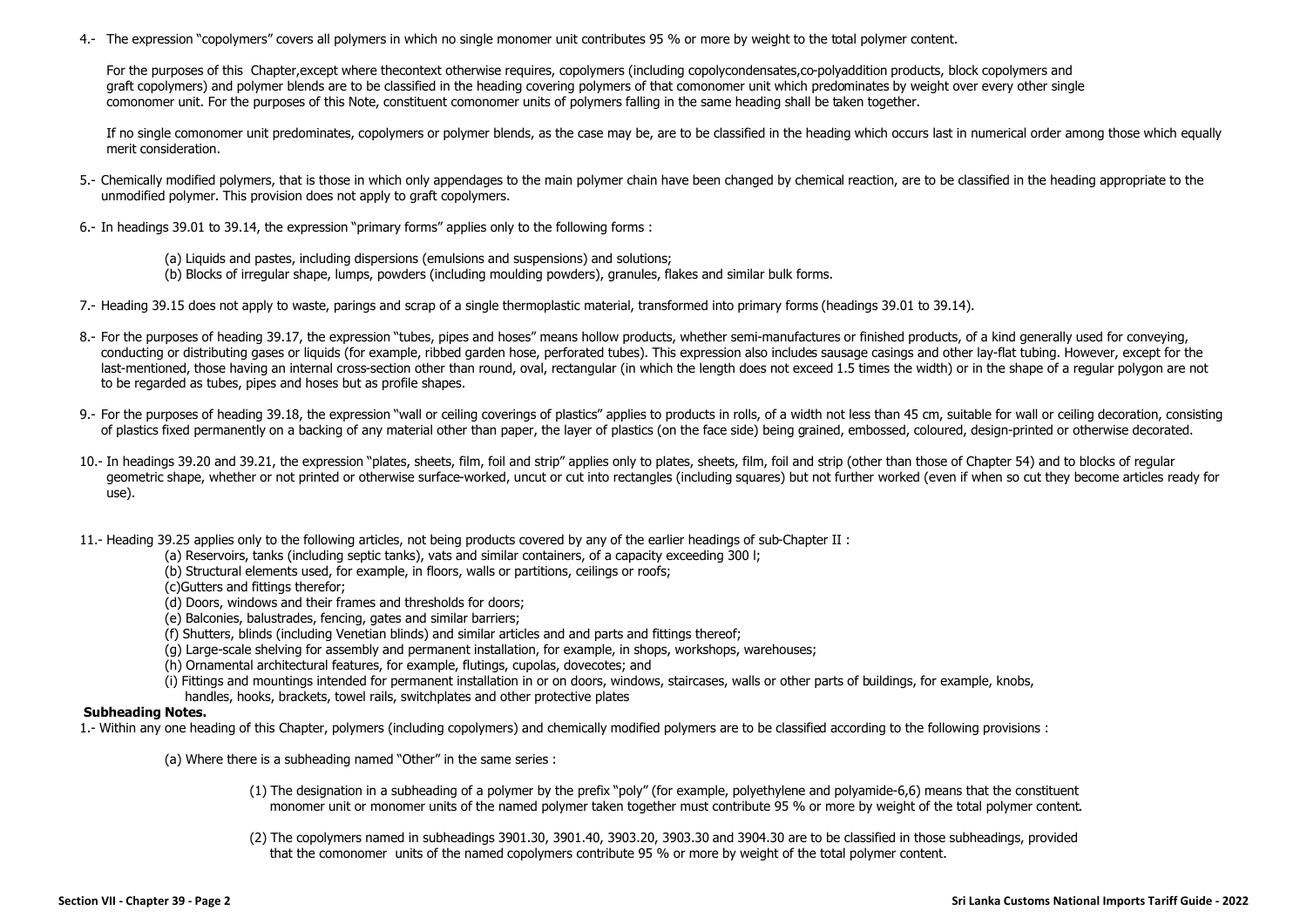(3) Chemically modified polymers are to be classified in the subheading named "Other", provided that the chemically modified polymers are not more specifically covered by another subheading.

(4) Polymers not meeting (1), (2) or (3) above, are to be classified in the subheading, among the remaining subheadings in the series, covering polymers of that monomer unit which predominates by weight over every other single comonomer unit. For this purpose, constituent monomer units of polymers falling in the same subheading shall be taken together. Only the constituent comonomer units of the polymers in the series of subheadings under consideration are to be compared.

(b) Where there is no subheading named "Other" in the same series :

(1) Polymers are to be classified in the subheading covering polymers of that monomer unit which predominates by weight over every other single monomer unit. For this purpose, constituent monomer units of polymers falling in the same subheading shall be taken together. Only the constituent comonomer units of the polymers in the series under consideration are to be compared.

(2) Chemically modified polymers are to be classified in the subheading appropriate to the unmodified polymer.

Polymer blends are to be classified in the same subheading as polymers of the same monomer units in the same proportions.

2.- For the purposes of subheading 3920.43, the term "plasticisers" includes secondary plasticisers.

|               |                |                                                                                  |             |                     |           | <b>Preferential Duty</b> |           |           |           |           |           |             |           |           |             |            | <b>PAL</b> |      | <b>Excise</b>       | $S_{C}$ |
|---------------|----------------|----------------------------------------------------------------------------------|-------------|---------------------|-----------|--------------------------|-----------|-----------|-----------|-----------|-----------|-------------|-----------|-----------|-------------|------------|------------|------|---------------------|---------|
| <b>HS Hdg</b> | <b>HS Code</b> | <b>Description</b>                                                               | <b>Unit</b> | ICL/<br><b>SLSI</b> | <b>AP</b> | <b>AD</b>                | <b>BN</b> | <b>GT</b> | <b>IN</b> | <b>PK</b> | <b>SA</b> | <b>SF</b>   | <b>SD</b> | <b>SG</b> | <b>Duty</b> | <b>VAT</b> |            | Cess | (S.P.D)             | L.      |
|               |                |                                                                                  |             |                     |           |                          |           |           |           |           |           |             |           |           |             |            |            |      |                     |         |
|               |                | <b>I.- PRIMARY FORMS</b>                                                         |             |                     |           |                          |           |           |           |           |           |             |           |           |             |            |            |      |                     |         |
|               |                |                                                                                  |             |                     |           |                          |           |           |           |           |           |             |           |           |             |            |            |      |                     |         |
| 39.01         |                | Polymers of ethylene, in primary<br>forms.                                       |             |                     |           |                          |           |           |           |           |           |             |           |           |             |            |            |      |                     |         |
|               |                |                                                                                  |             |                     |           |                          |           |           |           |           |           |             |           |           |             |            |            |      |                     |         |
|               | 3901.10.00     | Polyethylene having a specific gravity of<br>less than 0.94                      | kg          |                     | Free      |                          |           |           | Free      | Free      |           | Free        | Free      | Free      | Free        | 8%         | 10.0%      |      | $Rs.10/=$<br>per ka |         |
|               | 3901.20.00     | Polyethylene having a specific gravity of<br>0.94 or more                        | kg          |                     | Free      |                          |           |           | Free      | Free      |           | Free I      | Free      | Free      | Free        | 8%         | 10.0%      |      | $Rs.10/=$<br>per kg |         |
|               | 3901.30.00     | Ethylene-vinyl acetate copolymers                                                | kg          |                     | Free      |                          |           |           | Free I    | Free      |           | Free        | Free      | Free      | Free        | 8%         | 10.0%      |      |                     |         |
|               | 3901.40.00     | Ethylene-alpha-olefin copolymers, having<br>a specific gravity of less than 0.94 | kg          |                     |           |                          |           |           | Free      | Free      |           |             | Free Free | Free      | Free        | 8%         | 10.0%      |      |                     |         |
|               | 3901.90.00     | Other                                                                            | kg          |                     |           |                          |           |           | Free      | Free      |           | Free        | Free      | Free      | Free        | 8%         | 10.0%      |      |                     |         |
|               |                |                                                                                  |             |                     |           |                          |           |           |           |           |           |             |           |           |             |            |            |      |                     |         |
| 39.02         |                | Polymers of propylene or of other<br>olefins, in primary forms.                  |             |                     |           |                          |           |           |           |           |           |             |           |           |             |            |            |      |                     |         |
|               |                |                                                                                  |             |                     |           |                          |           |           |           |           |           |             |           |           |             |            |            |      |                     |         |
|               | 3902.10.00     | Polypropylene                                                                    | kg          |                     | Free      |                          |           |           | Free      | Free      |           | <b>Free</b> | Free      | Free      | Free        | 8%         | 10.0%      |      | $Rs.10/=$<br>per kg |         |
|               | 3902.20.00     | Polyisobutylene                                                                  | kq          |                     |           |                          |           |           | Free      | Free      |           | Free        | Free      | Free      | Free        | 8%         | 10.0%      |      |                     |         |
|               | 3902.30.00     | Propylene copolymers                                                             | kq          |                     | Free      |                          |           |           | Free      | Free      |           | Free        | Free      | Free      | Free        | 8%         | 10.0%      |      |                     |         |
|               | 3902.90.00     | Other                                                                            | ka          |                     |           |                          |           |           | Free      | Free      |           | Free        | Free      | Free      | Free        | 8%         | 10.0%      |      |                     |         |
|               |                |                                                                                  |             |                     |           |                          |           |           |           |           |           |             |           |           |             |            |            |      |                     |         |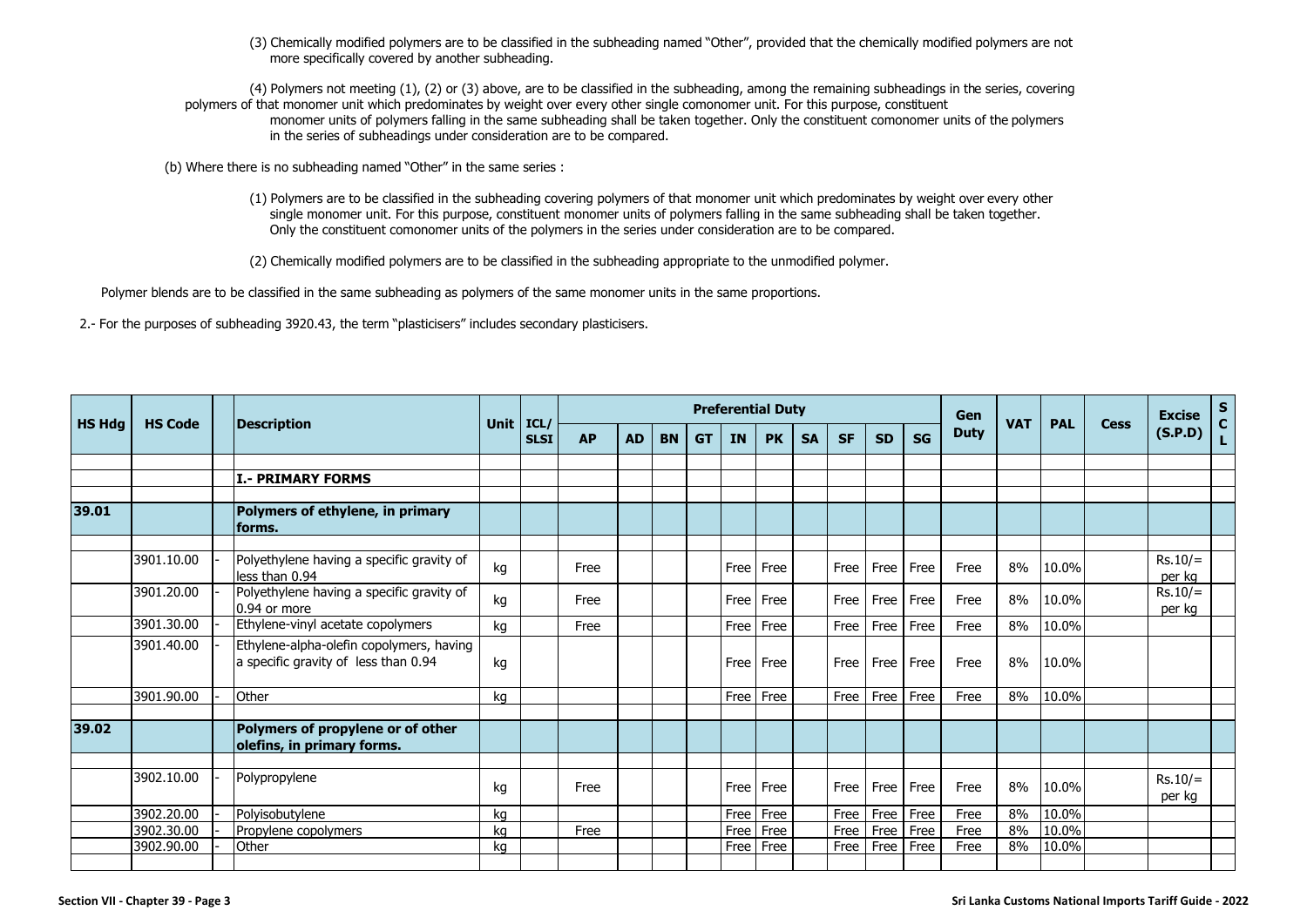|               |                |                                                                                                                    |             |             |           |           |           |           |           | <b>Preferential Duty</b> |           |             |                    |           | Gen         |            |            |             | <b>Excise</b>       | $\mathbf S$        |
|---------------|----------------|--------------------------------------------------------------------------------------------------------------------|-------------|-------------|-----------|-----------|-----------|-----------|-----------|--------------------------|-----------|-------------|--------------------|-----------|-------------|------------|------------|-------------|---------------------|--------------------|
| <b>HS Hdg</b> | <b>HS Code</b> | <b>Description</b>                                                                                                 | Unit $ICL/$ | <b>SLSI</b> | <b>AP</b> | <b>AD</b> | <b>BN</b> | <b>GT</b> | <b>IN</b> | <b>PK</b>                | <b>SA</b> | <b>SF</b>   | <b>SD</b>          | <b>SG</b> | <b>Duty</b> | <b>VAT</b> | <b>PAL</b> | <b>Cess</b> | (S.P.D)             | $\mathbf{C}$<br>L. |
| 39.03         |                | Polymers of styrene, in primary                                                                                    |             |             |           |           |           |           |           |                          |           |             |                    |           |             |            |            |             |                     |                    |
|               |                | forms.                                                                                                             |             |             |           |           |           |           |           |                          |           |             |                    |           |             |            |            |             |                     |                    |
|               |                |                                                                                                                    |             |             |           |           |           |           |           |                          |           |             |                    |           |             |            |            |             |                     |                    |
|               |                | Polystyrene :                                                                                                      |             |             |           |           |           |           |           |                          |           |             |                    |           |             |            |            |             |                     |                    |
|               | 3903.11.00     | Expansible                                                                                                         | kg          |             |           |           |           |           |           | Free   Free              |           | Free        | Free               | Free      | Free        | 8%         | 10.0%      |             | $Rs.10/=$<br>per kg |                    |
|               | 3903.19.00     | Other                                                                                                              | kq          |             | Free      |           |           |           | Free      | Free                     |           | Free        | Free               | Free      | Free        | 8%         | 10.0%      |             |                     |                    |
|               | 3903.20.00     | Styrene-acrylonitrile (SAN) copolymers                                                                             | kg          |             |           |           |           |           | Free      | Free                     |           | Free        | Free               | Free      | Free        | 8%         | 10.0%      |             |                     |                    |
|               | 3903.30.00     | Acrylonitrile-butadiene-styrene(ABS)<br>copolymers                                                                 | kq          |             | Free      |           |           |           |           | Free   Free              |           | Free        | Free               | Free      | Free        | 8%         | 10.0%      |             |                     |                    |
|               | 3903.90        | Other:                                                                                                             |             |             |           |           |           |           |           |                          |           |             |                    |           |             |            |            |             |                     |                    |
|               | 3903.90.10     | Water based homopolymers and<br>copolymers                                                                         | kg          |             | Free      |           |           |           | Free l    | Free                     |           |             | 4% 1.5%            |           | Free        | 8%         | 10.0%      | 35%         |                     |                    |
|               | 3903.90.90     | Other                                                                                                              | kg          |             | Free      |           |           |           |           | Free Free                |           | Free        |                    | Free Free | Free        | 8%         | 10.0%      |             |                     |                    |
|               |                |                                                                                                                    |             |             |           |           |           |           |           |                          |           |             |                    |           |             |            |            |             |                     |                    |
| 39.04         |                | Polymers of vinyl chloride or of<br>other halogenated olefins, in                                                  |             |             |           |           |           |           |           |                          |           |             |                    |           |             |            |            |             |                     |                    |
|               |                | primary forms.                                                                                                     |             |             |           |           |           |           |           |                          |           |             |                    |           |             |            |            |             |                     |                    |
|               | 3904.10.00     | Poly(vinyl chloride), not mixed with any<br>other substances                                                       | kg          |             |           |           |           |           |           | Free Free                |           | <b>Free</b> | Free               | Free      | Free        | 8%         | 10.0%      |             | $Rs.10/=$<br>per kg |                    |
|               |                | Other poly (vinyl chloride) :                                                                                      |             |             |           |           |           |           |           |                          |           |             |                    |           |             |            |            |             |                     |                    |
|               | 3904.21.00     | Non-plasticised                                                                                                    | kg          |             |           |           |           |           |           | Free Free                |           | Free        |                    | Free Free | Free        | 8%         | 10.0%      |             |                     |                    |
|               | 3904.22.00     | Plasticised                                                                                                        | kg          |             |           |           |           |           | Free      | Free                     |           | Free        | Free               | Free      | Free        | 8%         | 10.0%      |             |                     |                    |
|               | 3904.30.00     | Vinyl chloride-vinyl acetate copolymers                                                                            | kg          |             |           |           |           |           |           | Free   Free              |           | Free        |                    | Free Free | Free        | 8%         | 10.0%      |             |                     |                    |
|               | 3904.40.00     | Other vinyl chloride copolymers                                                                                    | kg          |             |           |           |           |           | Free      | Free                     |           | Free        | Free               | Free      | Free        | 8%         | 10.0%      |             |                     |                    |
|               | 3904.50.00     | Vinylidene chloride polymers                                                                                       | kg          |             |           |           |           |           | Free      | Free                     |           | Free        | Free               | Free      | Free        | 8%         | 10.0%      |             |                     |                    |
|               |                | Fluoro-polymers :                                                                                                  |             |             |           |           |           |           |           |                          |           |             |                    |           |             |            |            |             |                     |                    |
|               | 3904.61.00     | Polytetrafluoroethylene                                                                                            | kg          |             |           |           |           |           |           | Free   Free              |           | Free        | Free               | Free      | Free        | 8%         | Ex         |             |                     |                    |
|               | 3904.69.00     | Other                                                                                                              | kg          |             |           |           |           |           | Free      | Free                     |           | Free        | Free               | Free      | Free        | 8%         | Ex         |             |                     |                    |
|               | 3904.90.00     | Other                                                                                                              | kg          |             |           |           |           |           | Free l    | Free                     |           | Free        | Free               | Free      | Free        | 8%         | 10.0%      |             |                     |                    |
| 39.05         |                | Polymers of vinyl acetate or of other<br>vinyl esters, in primary forms; other<br>vinyl polymers in primary forms. |             |             |           |           |           |           |           |                          |           |             |                    |           |             |            |            |             |                     |                    |
|               |                |                                                                                                                    |             |             |           |           |           |           |           |                          |           |             |                    |           |             |            |            |             |                     |                    |
|               |                | Polv(vinvl acetate) :                                                                                              |             |             |           |           |           |           |           |                          |           |             |                    |           |             |            |            |             |                     |                    |
|               | 3905.12.00     | In aqueous dispersion                                                                                              | kg          |             |           |           |           |           |           | Free Free                |           | 4%          | 1.5%               |           | Free        | 8%         | 10.0%      | 35%         |                     |                    |
|               | 3905.19.00     | Other                                                                                                              | kg          |             |           |           |           |           |           | Free Free                |           | Free        |                    | Free Free | Free        | 8%         | 10.0%      |             |                     |                    |
|               |                | Vinyl acetate copolymers :                                                                                         |             |             |           |           |           |           |           |                          |           |             |                    |           |             |            |            |             |                     |                    |
|               | 3905.21.00     | In aqueous dispersion                                                                                              | kg          |             |           |           |           |           |           | Free Free                |           |             | 4% 1.5%            |           | Free        | 8%         | 10.0%      | 35%         |                     |                    |
|               | 3905.29.00     | Other                                                                                                              | kg          |             |           |           |           |           |           | $Free$ Free              |           |             | Free   Free   Free |           | Free        | 8%         | 10.0%      |             |                     |                    |
|               | 3905.30.00     | Poly(vinyl alcohol), whether or not<br>containing unhydrolysed acetate groups                                      | kg          |             | Free      |           |           |           |           | Free Free                |           |             | Free   Free   Free |           | Free        | 8%         | 10.0%      |             |                     |                    |
|               |                | Other:                                                                                                             |             |             |           |           |           |           |           |                          |           |             |                    |           |             |            |            |             |                     |                    |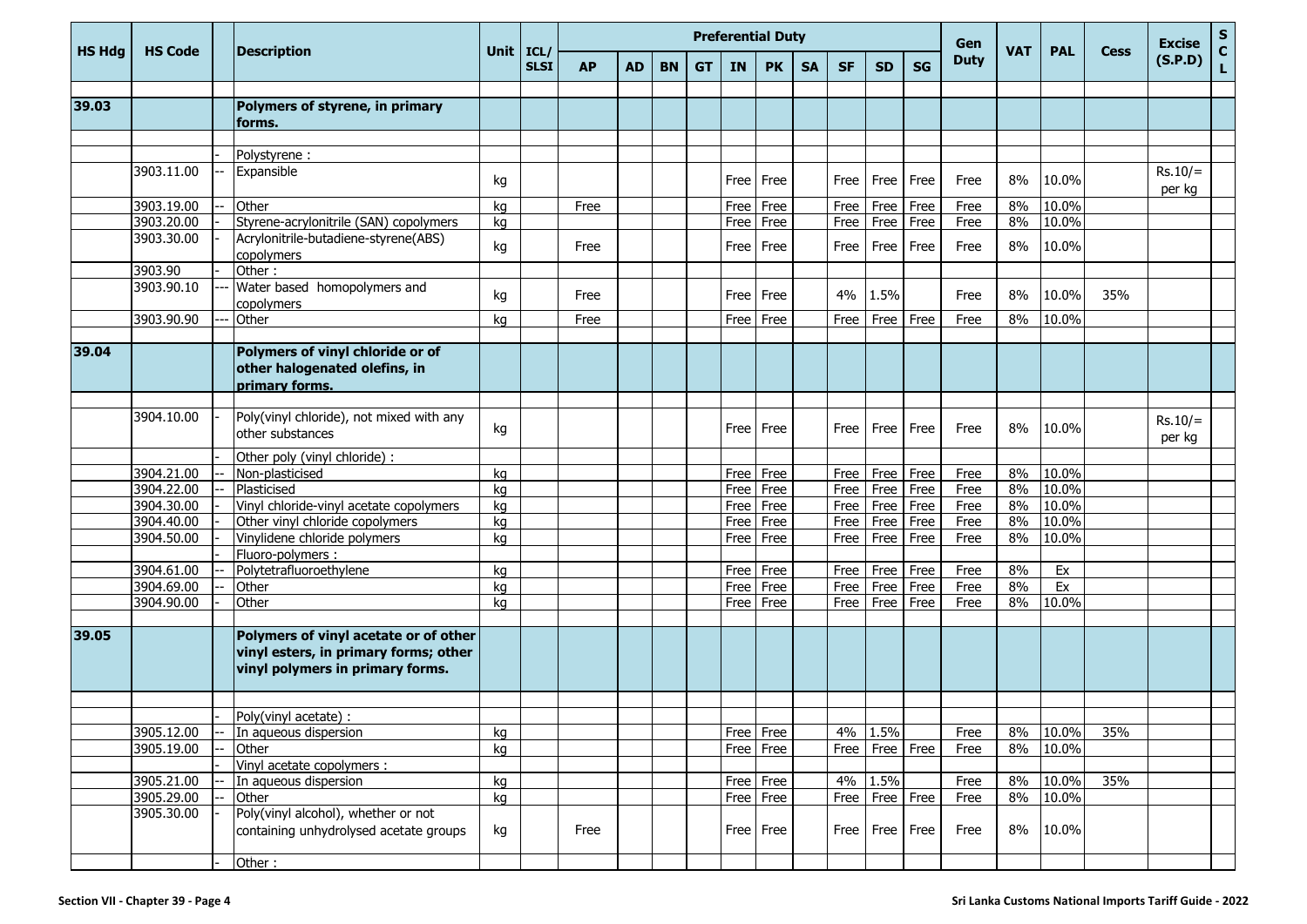|               |                |                                                                                                                                                                        |      |                     | <b>Preferential Duty</b> |           |           |           |             |             |           |             |           |           | Gen         |            |            |                               | <b>Excise</b> | ${\sf s}$          |
|---------------|----------------|------------------------------------------------------------------------------------------------------------------------------------------------------------------------|------|---------------------|--------------------------|-----------|-----------|-----------|-------------|-------------|-----------|-------------|-----------|-----------|-------------|------------|------------|-------------------------------|---------------|--------------------|
| <b>HS Hdg</b> | <b>HS Code</b> | <b>Description</b>                                                                                                                                                     | Unit | ICL/<br><b>SLSI</b> | <b>AP</b>                | <b>AD</b> | <b>BN</b> | <b>GT</b> | <b>IN</b>   | <b>PK</b>   | <b>SA</b> | <b>SF</b>   | <b>SD</b> | <b>SG</b> | <b>Duty</b> | <b>VAT</b> | <b>PAL</b> | <b>Cess</b>                   | (S.P.D)       | $\mathbf{C}$<br>L. |
|               |                |                                                                                                                                                                        |      |                     |                          |           |           |           |             |             |           |             |           |           |             |            |            |                               |               |                    |
|               | 3905.91.00     | Copolymers                                                                                                                                                             | kg   |                     |                          |           |           |           | Free        | Free        |           | Free        | Free      | Free      | Free        | 8%         | 10.0%      |                               |               |                    |
|               | 3905.99.00     | Other                                                                                                                                                                  | ka   |                     |                          |           |           |           | Free Free   |             |           | Free        | Free      | Free      | Free        | 8%         | 10.0%      |                               |               |                    |
|               |                |                                                                                                                                                                        |      |                     |                          |           |           |           |             |             |           |             |           |           |             |            |            |                               |               |                    |
| 39.06         |                | Acrylic polymers in primary forms.                                                                                                                                     |      |                     |                          |           |           |           |             |             |           |             |           |           |             |            |            |                               |               |                    |
|               |                |                                                                                                                                                                        |      |                     |                          |           |           |           |             |             |           |             |           |           |             |            |            |                               |               |                    |
|               | 3906.10        | Poly(methyl methacrylate) :                                                                                                                                            |      |                     |                          |           |           |           |             |             |           |             |           |           |             |            |            |                               |               |                    |
|               | 3906.10.10     | In aqueous dispersion or solution                                                                                                                                      | kg   |                     |                          |           |           |           | Free Free   |             |           | 4%          | 1.5%      |           | Free        | 8%         | 10.0%      | 35%                           |               |                    |
|               | 3906.10.90     | Other                                                                                                                                                                  | ka   |                     |                          |           |           |           | <b>Free</b> | Free        |           | 4%          | 1.5% Free |           | Free        | 8%         | 10.0%      |                               |               |                    |
|               | 3906.90        | Other:                                                                                                                                                                 |      |                     |                          |           |           |           |             |             |           |             |           |           |             |            |            |                               |               |                    |
|               | 3906.90.10     | In aqueous dispersion or solution                                                                                                                                      | ka   |                     | Free                     |           |           |           | <b>Free</b> | Free        |           | 4%          | 1.5%      | Free      | Free        | 8%         | 10.0%      | 35%                           |               |                    |
|               | 3906.90.90     | Other                                                                                                                                                                  | ka   |                     | Free                     |           |           |           | Free l      | Free        |           | Free        | Free      | Free      | Free        | 8%         | 10.0%      |                               |               |                    |
|               |                |                                                                                                                                                                        |      |                     |                          |           |           |           |             |             |           |             |           |           |             |            |            |                               |               |                    |
| 39.07         |                | Polyacetals, other polyethers and<br>epoxide resins, in primary forms;<br>polycarbonates, alkyd resins,<br>polyallyl esters and other<br>polyesters, in primary forms. |      |                     |                          |           |           |           |             |             |           |             |           |           |             |            |            |                               |               |                    |
|               |                |                                                                                                                                                                        |      |                     |                          |           |           |           |             |             |           |             |           |           |             |            |            |                               |               |                    |
|               | 3907.10.00     | Polyacetals                                                                                                                                                            | ka   |                     |                          |           |           |           | <b>Free</b> | Free        |           | Free        | Free      | Free      | Free        | 8%         | 10.0%      |                               |               |                    |
|               | 3907.20.00     | Other polyethers                                                                                                                                                       | ka   |                     |                          |           |           |           | Free        | Free        |           | Free        | Free      | Free      | Free        | 8%         | 10.0%      |                               |               |                    |
|               | 3907.30.00     | Epoxide resins                                                                                                                                                         | kg   |                     |                          |           |           |           | Free        | Free        |           | Free        | Free      | Free      | Free        | 8%         | 10.0%      |                               |               |                    |
|               | 3907.40.00     | Polycarbonates                                                                                                                                                         | kg   |                     |                          |           |           |           | Free l      | Free        |           | Free        | Free      | Free      | Free        | 8%         | 10.0%      |                               |               |                    |
|               | 3907.50        | Alkyd resins :                                                                                                                                                         |      |                     |                          |           |           |           |             |             |           |             |           |           |             |            |            |                               |               |                    |
|               | 3907.50.10     | Alkyd resins without solvents                                                                                                                                          | kg   |                     |                          |           |           |           |             |             |           | Free        | Free      | Free      | Free        | 8%         | 10.0%      |                               |               |                    |
|               | 3907.50.90     | Other                                                                                                                                                                  | kg   |                     |                          |           |           |           |             |             |           | 4%          | 1.5%      |           | Free        | 8%         | 10.0%      | 10% or<br>$Rs.30/=$<br>per kg |               |                    |
|               |                | Poly(ethylene terephthalate) :                                                                                                                                         |      |                     |                          |           |           |           |             |             |           |             |           |           |             |            |            |                               |               |                    |
|               | 3907.61.00     | Having a viscosity number of 78 ml/g or<br>higher                                                                                                                      | kg   |                     |                          |           |           |           |             | Free l Free |           | Free        | Free      | Free      | Free        | 8%         | 10.0%      |                               |               |                    |
|               | 3907.69.00     | Other                                                                                                                                                                  | kg   |                     |                          |           |           |           | Free        | Free        |           | Free        | Free      | Free      | Free        | 8%         | 10.0%      |                               |               |                    |
|               | 3907.70.00     | Poly(lactic acid)                                                                                                                                                      | kg   |                     |                          |           |           |           | Free        | Free        |           | 4%          | 1.5%      | Free      | Free        | 8%         | Ex         |                               |               |                    |
|               |                | Other polyesters :                                                                                                                                                     |      |                     |                          |           |           |           |             |             |           |             |           |           |             |            |            |                               |               |                    |
|               | 3907.91.00     | Unsaturated                                                                                                                                                            | kg   |                     |                          |           |           |           | Free        | Free        |           | Free        | Free      | Free      | Free        | 8%         | 10.0%      | 5%                            |               |                    |
|               | 3907.99.00     | Other                                                                                                                                                                  | kg   |                     | Free                     |           |           |           | Free        | Free        |           | Free        | Free      | Free      | Free        | 8%         | 10.0%      |                               |               |                    |
|               |                |                                                                                                                                                                        |      |                     |                          |           |           |           |             |             |           |             |           |           |             |            |            |                               |               |                    |
| 39.08         |                | Polyamides in primary forms.                                                                                                                                           |      |                     |                          |           |           |           |             |             |           |             |           |           |             |            |            |                               |               |                    |
|               |                |                                                                                                                                                                        |      |                     |                          |           |           |           |             |             |           |             |           |           |             |            |            |                               |               |                    |
|               | 3908.10.00     | Polyamide-6, -11, -12, -6,6, -6,9, -6,10 or<br>$-6.12$                                                                                                                 | kg   |                     |                          |           |           |           | Free l      | Free        |           | Free        | Free      | Free      | Free        | 8%         | 10.0%      |                               |               |                    |
|               | 3908.90.00     | Other                                                                                                                                                                  | ka   |                     | Free                     |           |           |           | Free Free   |             |           | <b>Free</b> | Free Free |           | Free        | 8%         | 10.0%      |                               |               |                    |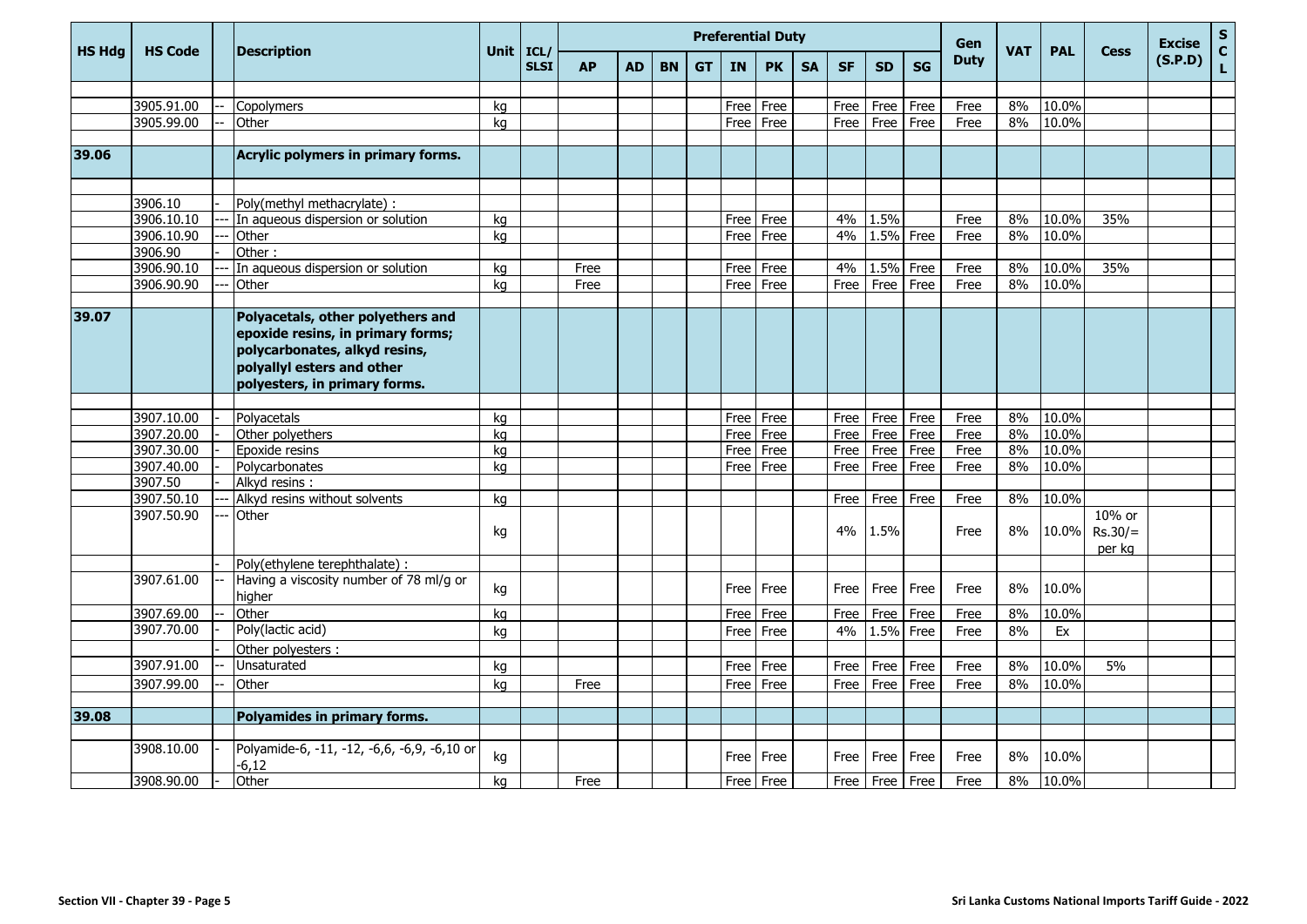|               |                |                                                                                                                                                                                                                                                                                                  |          |                     |           |           |           |           | <b>Preferential Duty</b> |              |           | Gen       |           |           |              | <b>Excise</b> | $\mathbf S$ |             |         |                   |
|---------------|----------------|--------------------------------------------------------------------------------------------------------------------------------------------------------------------------------------------------------------------------------------------------------------------------------------------------|----------|---------------------|-----------|-----------|-----------|-----------|--------------------------|--------------|-----------|-----------|-----------|-----------|--------------|---------------|-------------|-------------|---------|-------------------|
| <b>HS Hdg</b> | <b>HS Code</b> | <b>Description</b>                                                                                                                                                                                                                                                                               | Unit     | ICL/<br><b>SLSI</b> | <b>AP</b> | <b>AD</b> | <b>BN</b> | <b>GT</b> | <b>IN</b>                | <b>PK</b>    | <b>SA</b> | <b>SF</b> | <b>SD</b> | <b>SG</b> | <b>Duty</b>  | <b>VAT</b>    | <b>PAL</b>  | <b>Cess</b> | (S.P.D) | $\mathbf{C}$<br>L |
| 39.09         |                | Amino-resins, phenolic resins and                                                                                                                                                                                                                                                                |          |                     |           |           |           |           |                          |              |           |           |           |           |              |               |             |             |         |                   |
|               |                | polyurethanes, in primary forms.                                                                                                                                                                                                                                                                 |          |                     |           |           |           |           |                          |              |           |           |           |           |              |               |             |             |         |                   |
|               | 3909.10.00     | Urea resins; thiourea resins                                                                                                                                                                                                                                                                     |          |                     |           |           |           |           |                          |              |           | Free      | Free      | Free      |              | 8%            | 10.0%       |             |         |                   |
|               | 3909.20.00     | Melamine resins                                                                                                                                                                                                                                                                                  | ka<br>ka |                     |           |           |           |           | Free I<br>Free           | Free<br>Free |           | Free      | Free      | Free      | Free<br>Free | 8%            | 10.0%       |             |         |                   |
|               |                | Other amino-resins :                                                                                                                                                                                                                                                                             |          |                     |           |           |           |           |                          |              |           |           |           |           |              |               |             |             |         |                   |
|               | 3909.31.00     | Poly (methylene phenyl isocyanate)<br>(crude MDI, polymeric MDI)                                                                                                                                                                                                                                 | kg       |                     |           |           |           |           | Free                     | Free         |           | Free      | Free      | Free      | Free         | 8%            | 10.0%       |             |         |                   |
|               | 3909.39.00     | Other                                                                                                                                                                                                                                                                                            | kg       |                     |           |           |           |           | Free                     | Free         |           | Free      | Free      | Free      | Free         | 8%            | 10.0%       |             |         |                   |
|               | 3909.40.00     | Phenolic resins                                                                                                                                                                                                                                                                                  | kg       |                     |           |           |           |           | Free                     | Free         |           | Free      | Free Free |           | Free         | 8%            | 10.0%       |             |         |                   |
|               | 3909.50.00     | Polyurethanes                                                                                                                                                                                                                                                                                    | ka       |                     | Free      |           |           |           | Free                     | Free         |           | Free      | Free      |           | Free         | 8%            | 10.0%       | 5%          |         |                   |
|               |                |                                                                                                                                                                                                                                                                                                  |          |                     |           |           |           |           |                          |              |           |           |           |           |              |               |             |             |         |                   |
| 39.10         | 3910.00.00     | Silicones in primary forms.                                                                                                                                                                                                                                                                      | ka       |                     |           |           |           |           | Free l                   | Free         |           | Free      | Free      | Free      | Free         | 8%            | 10.0%       |             |         |                   |
| 39.11         | 3911.10.00     | Petroleum resins, coumarone-<br>indene resins, polyterpenes,<br>polysulphides, polysulphones and<br>other products specified in Note 3 to<br>this Chapter, not elsewhere<br>specified or included, in primary<br>forms.<br>Petroleum resins, coumarone, indene or<br>coumarone-indene resins and | kg       |                     |           |           |           |           |                          | Free Free    |           | Free      | Free      | Free      | Free         | 8%            | 10.0%       |             |         |                   |
|               |                | polyterpenes                                                                                                                                                                                                                                                                                     |          |                     |           |           |           |           |                          |              |           |           |           |           |              |               |             |             |         |                   |
|               | 3911.90.00     | Other                                                                                                                                                                                                                                                                                            | kg       |                     |           |           |           |           | Free                     | Free         |           | Free      | Free      | Free      | Free         | 8%            | 10.0%       |             |         |                   |
|               |                |                                                                                                                                                                                                                                                                                                  |          |                     |           |           |           |           |                          |              |           |           |           |           |              |               |             |             |         |                   |
| 39.12         |                | <b>Cellulose and its chemical</b><br>derivatives, not elsewhere specified<br>or included, in primary forms.                                                                                                                                                                                      |          |                     |           |           |           |           |                          |              |           |           |           |           |              |               |             |             |         |                   |
|               |                |                                                                                                                                                                                                                                                                                                  |          |                     |           |           |           |           |                          |              |           |           |           |           |              |               |             |             |         |                   |
|               |                | Cellulose acetates :                                                                                                                                                                                                                                                                             |          |                     |           |           |           |           |                          |              |           |           |           |           |              |               |             |             |         |                   |
|               | 3912.11.00     | Non-plasticised                                                                                                                                                                                                                                                                                  | kg       |                     |           |           |           |           | Free                     | Free         |           | Free      | Free      | Free      | Free         | 8%            | Ex          |             |         |                   |
|               | 3912.12.00     | Plasticised                                                                                                                                                                                                                                                                                      | kg       |                     |           |           |           |           | Free                     | Free         |           | Free      | Free      | Free      | Free         | 8%            | 10.0%       |             |         |                   |
|               | 3912.20.00     | Cellulose nitrates (including collodions)                                                                                                                                                                                                                                                        | kg       |                     |           |           |           |           | Free l                   | Free         |           | Free      | Free      | Free      | Free         | 8%            | 10.0%       |             |         |                   |
|               |                | Cellulose ethers :                                                                                                                                                                                                                                                                               |          |                     |           |           |           |           |                          |              |           |           |           |           |              |               |             |             |         |                   |
|               | 3912.31.00     | Carboxymethylcellulose and its salts                                                                                                                                                                                                                                                             | ka       |                     |           |           |           |           | Free                     | Free         |           | Free      | Free      | Free      | Free         | 8%            | 10.0%       |             |         |                   |
|               | 3912.39.00     | Other                                                                                                                                                                                                                                                                                            | kg       |                     |           |           |           |           | Free                     | Free         |           | Free      | Free Free |           | Free         | 8%            | 10.0%       |             |         |                   |
|               | 3912.90.00     | Other                                                                                                                                                                                                                                                                                            | kg       |                     |           |           |           |           | Free                     | Free         |           | Free      | Free Free |           | Free         | 8%            | 10.0%       |             |         |                   |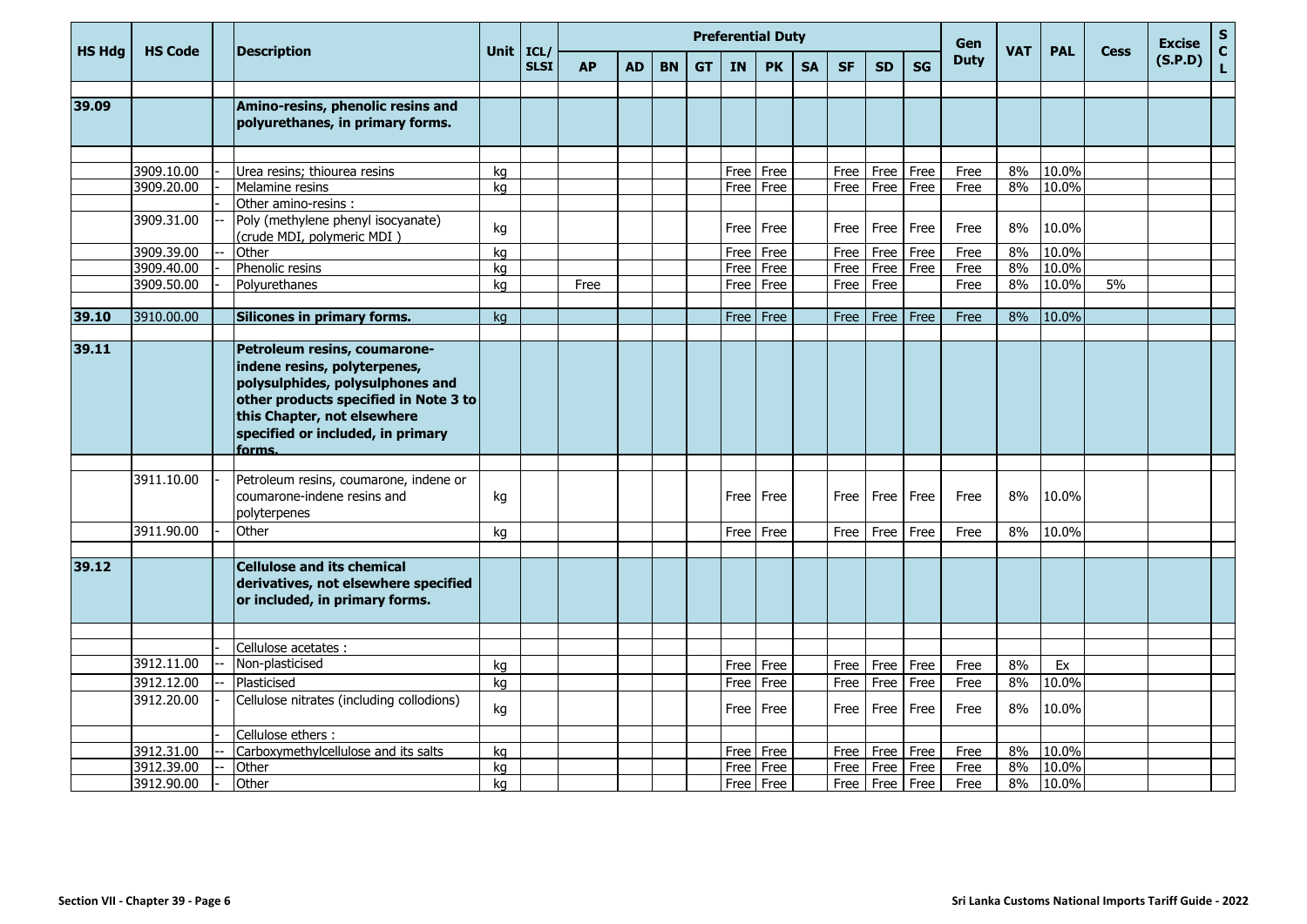|               |                          |                                                                                                                                                                                                                               |             |              | <b>Preferential Duty</b> |           |           |           |              |              |           |              |                                 |           | Gen          |            |                |             | <b>Excise</b> | ${\sf s}$                                                                                                                   |
|---------------|--------------------------|-------------------------------------------------------------------------------------------------------------------------------------------------------------------------------------------------------------------------------|-------------|--------------|--------------------------|-----------|-----------|-----------|--------------|--------------|-----------|--------------|---------------------------------|-----------|--------------|------------|----------------|-------------|---------------|-----------------------------------------------------------------------------------------------------------------------------|
| <b>HS Hdg</b> | <b>HS Code</b>           | <b>Description</b>                                                                                                                                                                                                            | Unit $ICL/$ | <b>SLSI</b>  | <b>AP</b>                | <b>AD</b> | <b>BN</b> | <b>GT</b> | <b>IN</b>    | <b>PK</b>    | <b>SA</b> | <b>SF</b>    | <b>SD</b>                       | <b>SG</b> | <b>Duty</b>  | <b>VAT</b> | <b>PAL</b>     | <b>Cess</b> | (S.P.D)       | $\mathbf{C}$<br>$\mathsf{L}% _{0}\left( \mathsf{L}_{0}\right) ^{\ast }=\mathsf{L}_{0}\left( \mathsf{L}_{0}\right) ^{\ast }$ |
| 39.13         |                          | Natural polymers (for example,<br>alginic acid) and modified natural<br>polymers (for example, hardened<br>proteins, chemical derivatives of<br>natural rubber), not elsewhere<br>specified or included, in primary<br>forms. |             |              |                          |           |           |           |              |              |           |              |                                 |           |              |            |                |             |               |                                                                                                                             |
|               | 3913.10.00               | Alginic acid, its salts and esters                                                                                                                                                                                            | kg          |              |                          |           |           |           | Free         | Free         |           | Free         | Free                            | Free      | Free         | 8%         | 10.0%          |             |               |                                                                                                                             |
|               | 3913.90.00               | Other                                                                                                                                                                                                                         | ka          |              |                          |           |           |           | Free         | Free         |           | Free         | Free                            | Free      | Free         | 8%         | 10.0%          |             |               |                                                                                                                             |
|               |                          |                                                                                                                                                                                                                               |             |              |                          |           |           |           |              |              |           |              |                                 |           |              |            |                |             |               |                                                                                                                             |
| 39.14         | 3914.00.00               | Ion-exchangers based on polymers<br>of headings 39.01 to 39.13, in<br>primary forms.                                                                                                                                          | kg          |              |                          |           |           |           |              | Free   Free  |           | Free         | Free   Free                     |           | Free         | 8%         | 10.0%          |             |               |                                                                                                                             |
|               |                          | II.- WASTE, PARINGS AND SCRAP;<br><b>SEMI-MANUFACTURES; ARTICLES</b>                                                                                                                                                          |             |              |                          |           |           |           |              |              |           |              |                                 |           |              |            |                |             |               |                                                                                                                             |
|               |                          |                                                                                                                                                                                                                               |             |              |                          |           |           |           |              |              |           |              |                                 |           |              |            |                |             |               |                                                                                                                             |
| 39.15         |                          | Waste, parings and scrap, of<br>plastics.                                                                                                                                                                                     |             |              |                          |           |           |           |              |              |           |              |                                 |           |              |            |                |             |               |                                                                                                                             |
|               |                          |                                                                                                                                                                                                                               |             |              |                          |           |           |           |              |              |           |              |                                 |           |              |            |                |             |               |                                                                                                                             |
|               | 3915.10.00<br>3915.20.00 | Of polymers of ethylene                                                                                                                                                                                                       | ka          | $\mathbf{I}$ |                          |           |           |           | Free         | Free         |           |              | Free   Free   Free<br>Free Free |           | Free         | 8%<br>8%   | 10.0%<br>10.0% |             |               |                                                                                                                             |
|               | 3915.30.00               | Of polymers of styrene<br>Of polymers of vinyl chloride                                                                                                                                                                       | ka<br>kg    |              |                          |           |           |           | Free<br>Free | Free<br>Free |           | Free<br>Free | Free                            | Free      | Free<br>Free | 8%         | 10.0%          |             |               |                                                                                                                             |
|               | 3915.90.00               | Of other plastics                                                                                                                                                                                                             | ka          |              |                          |           |           |           | Free I       | Free         |           | Free         | Free                            | Free      | Free         | 8%         | 10.0%          |             |               |                                                                                                                             |
|               |                          |                                                                                                                                                                                                                               |             |              |                          |           |           |           |              |              |           |              |                                 |           |              |            |                |             |               |                                                                                                                             |
| 39.16         |                          | Monofilament of which any cross-<br>sectional dimension exceeds 1 mm,<br>rods, sticks and profile shapes,<br>whether or not surface-worked but<br>not otherwise worked, of plastics.                                          |             |              |                          |           |           |           |              |              |           |              |                                 |           |              |            |                |             |               |                                                                                                                             |
|               |                          |                                                                                                                                                                                                                               |             |              |                          |           |           |           |              |              |           |              |                                 |           |              |            |                |             |               |                                                                                                                             |
|               | 3916.10.00               | Of polymers of ethylene<br>Cable Trunking made of insulating<br>material (Casing)                                                                                                                                             | kg          | S            | 7.50%                    |           |           |           |              | Free Free    |           |              | 5% 4.5%                         |           | 10%          | 8%         | 10.0%          |             |               |                                                                                                                             |
|               | 3916.20.00               | Of polymers of vinyl chloride<br>Cable Trunking made of insulating<br>material (Casing)                                                                                                                                       | kg          | $\sf S$      |                          |           |           |           | Free I       | Free         |           | <b>5%</b>    | 4.5%                            |           | 10%          | 8%         | 10.0%          |             |               |                                                                                                                             |
|               | 3916.90.00               | Of other plastics                                                                                                                                                                                                             | ka          |              |                          |           |           |           |              | Free Free    |           |              | 5% 4.5%                         |           | 15%          | 8%         | 10.0%          | 5%          |               |                                                                                                                             |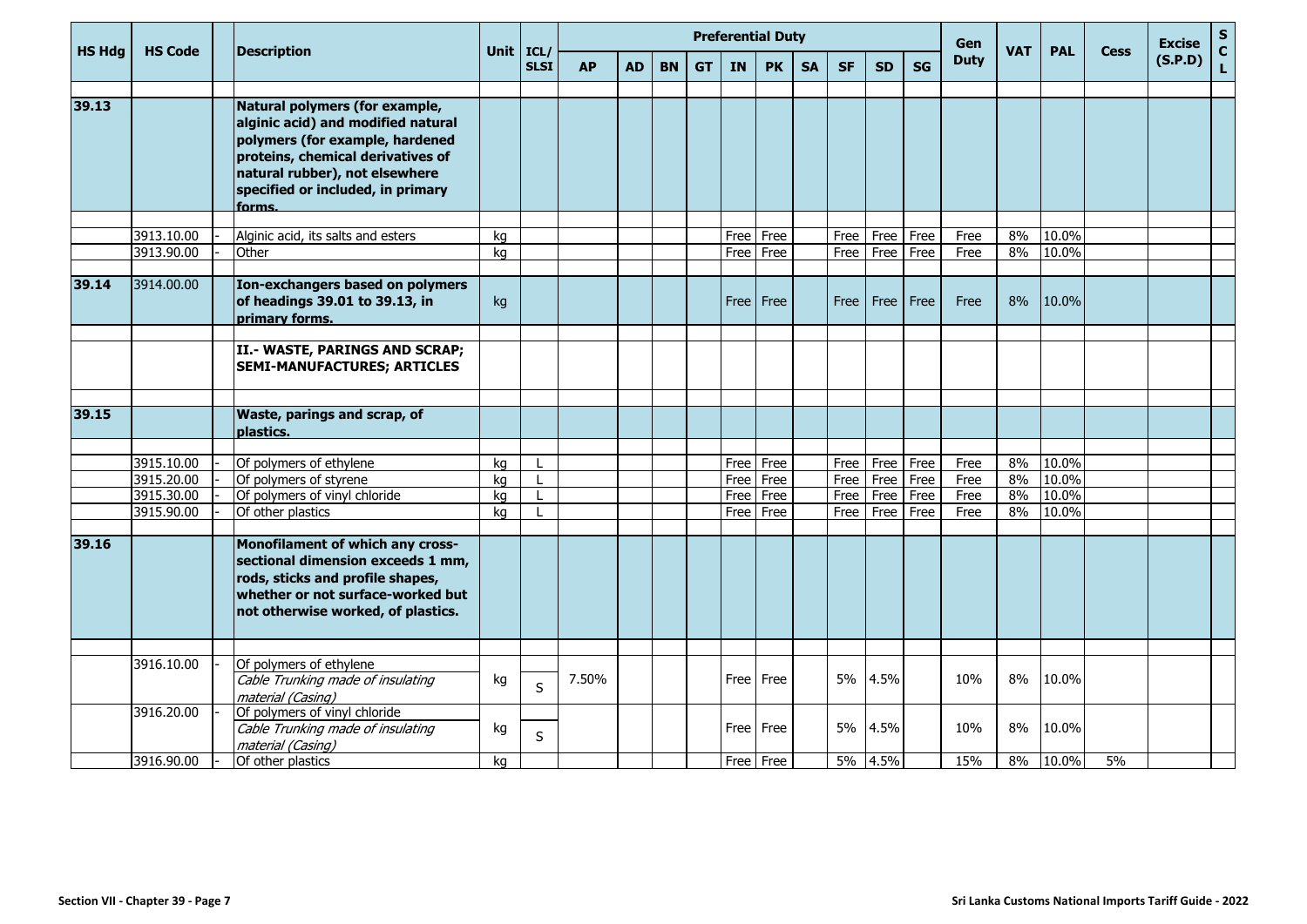|               |                |                                                                                                                                                                       |    |                            |           |           |           |           |             | <b>Preferential Duty</b> |           |           |           |           | Gen         |            |            |             | <b>Excise</b> | ${\sf s}$          |
|---------------|----------------|-----------------------------------------------------------------------------------------------------------------------------------------------------------------------|----|----------------------------|-----------|-----------|-----------|-----------|-------------|--------------------------|-----------|-----------|-----------|-----------|-------------|------------|------------|-------------|---------------|--------------------|
| <b>HS Hdg</b> | <b>HS Code</b> | <b>Description</b>                                                                                                                                                    |    | Unit $ICL/$<br><b>SLSI</b> | <b>AP</b> | <b>AD</b> | <b>BN</b> | <b>GT</b> | <b>IN</b>   | <b>PK</b>                | <b>SA</b> | <b>SF</b> | <b>SD</b> | <b>SG</b> | <b>Duty</b> | <b>VAT</b> | <b>PAL</b> | <b>Cess</b> | (S.P.D)       | $\mathbf{C}$<br>L. |
| 39.17         |                | Tubes, pipes and hoses, and fittings<br>therefor (for example, joints,<br>elbows, flanges), of plastics.                                                              |    |                            |           |           |           |           |             |                          |           |           |           |           |             |            |            |             |               |                    |
|               | 3917.10.00     | Artificial guts (sausage casings) of<br>hardened protein or of cellulosic<br>materials<br>Tubes, pipes and hoses, rigid:                                              | kg |                            |           |           |           |           |             | Free Free                |           | 4%        | 1.5%      |           | Free        | 8%         | 10%        | 15%         |               |                    |
|               | 3917.21.00     | Of polymers of ethylene                                                                                                                                               | kg |                            |           |           |           |           | Free I      | Free                     |           | 5%        | 5%        |           | 15%         | 8%         | 10%        | 25%         |               |                    |
|               | 3917.22        | Of polymers of propylene:                                                                                                                                             |    |                            |           |           |           |           |             |                          |           |           |           |           |             |            |            |             |               |                    |
|               | 3917.22.10     | Tubes of polymers of propylene of a<br>length not exceeding 150 mm and having<br>an inner diameter not exceeding 2.2 mm<br>and outer diameter not exceeding 3.2<br>mm | kg |                            |           |           |           |           |             | Free Free                |           |           | 5% 4.5%   |           | 10%         | 8%         | 10%        | 15%         |               |                    |
|               | 3917.22.90     | Other                                                                                                                                                                 | kg |                            |           |           |           |           |             | Free Free                |           | 5%        | 5%        |           | 15%         | 8%         | 10%        | 30%         |               |                    |
|               | 3917.23.00     | Of polymers of vinyl chloride                                                                                                                                         | ka | S                          |           |           |           |           |             |                          |           |           |           |           | 15%         | 8%         | 10%        | 35%         |               |                    |
|               | 3917.29        | Of other plastics :                                                                                                                                                   |    |                            |           |           |           |           |             |                          |           |           |           |           |             |            |            |             |               |                    |
|               | 3917.29.10     | Of polyester resin, glass fiber, and<br>mineral reinforcing agents, of a kind used<br>for hydropower pipelines                                                        | kg |                            |           |           |           |           |             | Free Free                |           | 5%        | 5%        |           | 15%         | 8%         | 10%        |             |               |                    |
|               | 3917.29.90     | Other                                                                                                                                                                 | kg |                            |           |           |           |           |             | Free Free                |           | 5%        | 5%        |           | 15%         | 8%         | 10%        | 30%         |               |                    |
|               |                | Other tubes, pipes and hoses:                                                                                                                                         |    |                            |           |           |           |           |             |                          |           |           |           |           |             |            |            |             |               |                    |
|               | 3917.31        | Flexible tubes, pipes and hoses, having a<br>minimum burst pressure of 27.6 MPa                                                                                       |    |                            |           |           |           |           |             |                          |           |           |           |           |             |            |            |             |               |                    |
|               | 3917.31.10     | Intended for transfer of liquefied<br>petroleum gas                                                                                                                   | kg | S                          | Free      |           |           |           | Free I      | Free                     |           | 4%        | 1.5%      |           | Free        | 8%         | 10%        | 15%         |               |                    |
|               | 3917.31.90     | Other                                                                                                                                                                 | ka |                            | Free      |           |           |           | Free        | Free                     |           | 4%        | 1.5%      |           | Free        | 8%         | 10%        | 15%         |               |                    |
|               | 3917.32.00     | Other, not reinforced or otherwise<br>combined with other materials, without<br>fittings                                                                              | kg |                            |           |           |           |           | Free   Free |                          |           |           | 5% 4.5%   |           | 10%         | 8%         | 10%        | 15%         |               |                    |
|               | 3917.33.00     | Other, not reinforced or otherwise<br>combined with other materials, with<br>fittings                                                                                 | kg |                            |           |           |           |           |             |                          |           |           |           |           | 10%         | 8%         | 10%        | 15%         |               |                    |
|               | 3917.39        | Other                                                                                                                                                                 | kg |                            |           |           |           |           |             |                          |           |           |           |           |             |            |            |             |               |                    |
|               | 3917.39.10     | Intended for transfer of liquefied<br>petroleum gas                                                                                                                   | kg | S                          | 9.0%      |           |           |           | Free Free   |                          |           |           | 5% 4.5%   |           | 10%         | 8%         | 10%        | 15%         |               |                    |
|               | 3917.39.90     | Other                                                                                                                                                                 | kg |                            | 9.0%      |           |           |           | Free Free   |                          |           |           | 5% 4.5%   |           | 10%         | 8%         | 10%        | 15%         |               |                    |
|               | 3917.40        | Fittings:                                                                                                                                                             |    |                            |           |           |           |           |             |                          |           |           |           |           |             |            |            |             |               |                    |
|               | 3917.40.10     | Of polyester resin, glass fiber, and<br>mineral reinforcing agents, of a kind used<br>for hydropower pipelines                                                        | kg |                            |           |           |           |           |             |                          |           |           |           |           | 15%         | 8%         | 10%        | 15%         |               |                    |
|               | 3917.40.90     | Other                                                                                                                                                                 | kg |                            |           |           |           |           |             |                          |           |           |           |           |             |            |            |             |               |                    |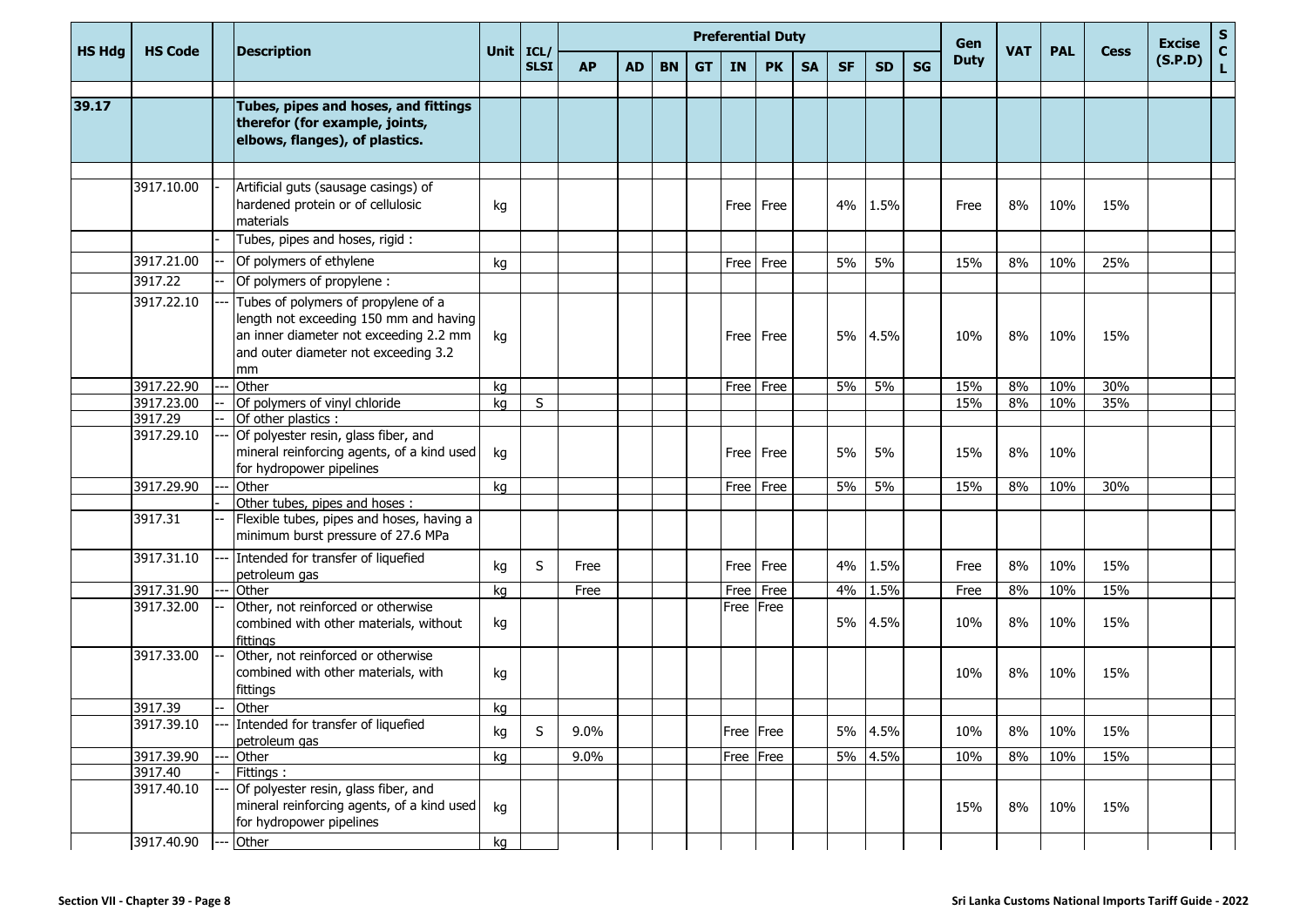| <b>HS Hdg</b> | <b>HS Code</b>        | <b>Description</b>                                                                                                                                                                    | Unit $ICL/$ |             | <b>Preferential Duty</b> |           |           |           |             |           |           |           |           |           | Gen         | <b>VAT</b> | <b>PAL</b> | <b>Cess</b>                   | <b>Excise</b> | ${\sf s}$<br>$\mathbf{C}$ |
|---------------|-----------------------|---------------------------------------------------------------------------------------------------------------------------------------------------------------------------------------|-------------|-------------|--------------------------|-----------|-----------|-----------|-------------|-----------|-----------|-----------|-----------|-----------|-------------|------------|------------|-------------------------------|---------------|---------------------------|
|               |                       |                                                                                                                                                                                       |             | <b>SLSI</b> | <b>AP</b>                | <b>AD</b> | <b>BN</b> | <b>GT</b> | <b>IN</b>   | <b>PK</b> | <b>SA</b> | <b>SF</b> | <b>SD</b> | <b>SG</b> | <b>Duty</b> |            |            |                               | (S.P.D)       | L.                        |
|               |                       |                                                                                                                                                                                       |             |             |                          |           |           |           |             |           |           |           |           |           |             |            |            |                               |               |                           |
|               |                       | PVC-U pipes joints and fittings for<br>potable cold water supplies, PVC-U<br>fittings for soil and waste discharge<br>systems inside buildings.                                       | kg          | S           |                          |           |           |           |             |           |           |           |           |           | 15%         | 8%         | 10%        | 30%                           |               |                           |
| 39.18         |                       | Floor coverings of plastics, whether<br>or not self-adhesive, in rolls or in<br>the form of tiles; wall or ceiling<br>coverings of plastics, as defined in<br>Note 9 to this Chapter. |             |             |                          |           |           |           |             |           |           |           |           |           |             |            |            |                               |               |                           |
|               | 3918.10.00            | Of polymers of vinyl chloride                                                                                                                                                         |             |             |                          |           |           |           |             |           |           |           |           |           |             |            |            | 30% or                        |               |                           |
|               |                       |                                                                                                                                                                                       | kg          |             | 13.5%                    |           |           |           | <b>Free</b> | Free      |           | 5%        | 5%        |           | 15%         | 8%         | 10%        | $Rs.90/=$<br>per kg           |               |                           |
|               | 3918.90.00            | Of other plastics                                                                                                                                                                     | kg          |             | 13.5%                    |           |           |           |             | Free Free |           | 5%        | 5%        |           | 15%         | 8%         | 10%        | 30% or<br>$Rs.90/=$<br>per kg |               |                           |
| 39.19         |                       | Self-adhesive plates, sheets, film,<br>foil, tape, strip and flat other<br>shapes, of plastics, whether or not<br>in rolls.                                                           |             |             |                          |           |           |           |             |           |           |           |           |           |             |            |            |                               |               |                           |
|               |                       |                                                                                                                                                                                       |             |             |                          |           |           |           |             |           |           |           |           |           |             |            |            |                               |               |                           |
|               | 3919.10.00            | In rolls of a width not exceeding 20 cm                                                                                                                                               | kg          |             |                          |           |           |           | <b>Free</b> | Free      |           | 5%        | 5%        |           | 15%         | Con        | 10%        | 30%                           |               |                           |
|               | 3919.90.00            | Other:                                                                                                                                                                                |             |             |                          |           |           |           |             |           |           |           |           |           |             |            |            |                               |               |                           |
|               | 3919.90.10            | Solar controlled safety window film in<br>rolls of a width not exceeding 184cm for<br>use on glazed windows, doors or other<br>partition with glass                                   | kg          |             |                          |           |           |           |             | Free Free |           | Free      | Free Free |           | Free        | 8%         | 10%        |                               |               |                           |
|               | 3919.90.90            | Other                                                                                                                                                                                 | kg          |             |                          |           |           |           | Free        | Free      |           | 5%        | 4.5%      |           | 15%         | 8%         | 10%        | 15%                           |               |                           |
| 39.20         |                       | Other plates, sheets, film, foil and<br>strip, of plastics, non-cellular and<br>not reinforced, laminated,<br>supported or similarly combined<br>with other materials $(+)$ .         |             |             |                          |           |           |           |             |           |           |           |           |           |             |            |            |                               |               |                           |
|               |                       |                                                                                                                                                                                       |             |             |                          |           |           |           |             |           |           |           |           |           |             |            |            |                               |               |                           |
|               | 3920.10<br>3920.10.10 | Of polymers of ethylene:<br>Metallised, unprinted and un-laminated                                                                                                                    | kg          |             |                          |           |           |           |             |           |           |           |           | Free      | Free        | 8%         | 10%        |                               |               |                           |
|               | 3920.10.20            | Not metalized, of a width exceeding 110<br>mm but not exceeding 230 mm, of a kind<br>used in manufacturing of napkins,<br>sanitary towels                                             | kg          |             |                          |           |           |           |             |           |           |           |           |           | 15%         | 8%         | 10%        |                               |               |                           |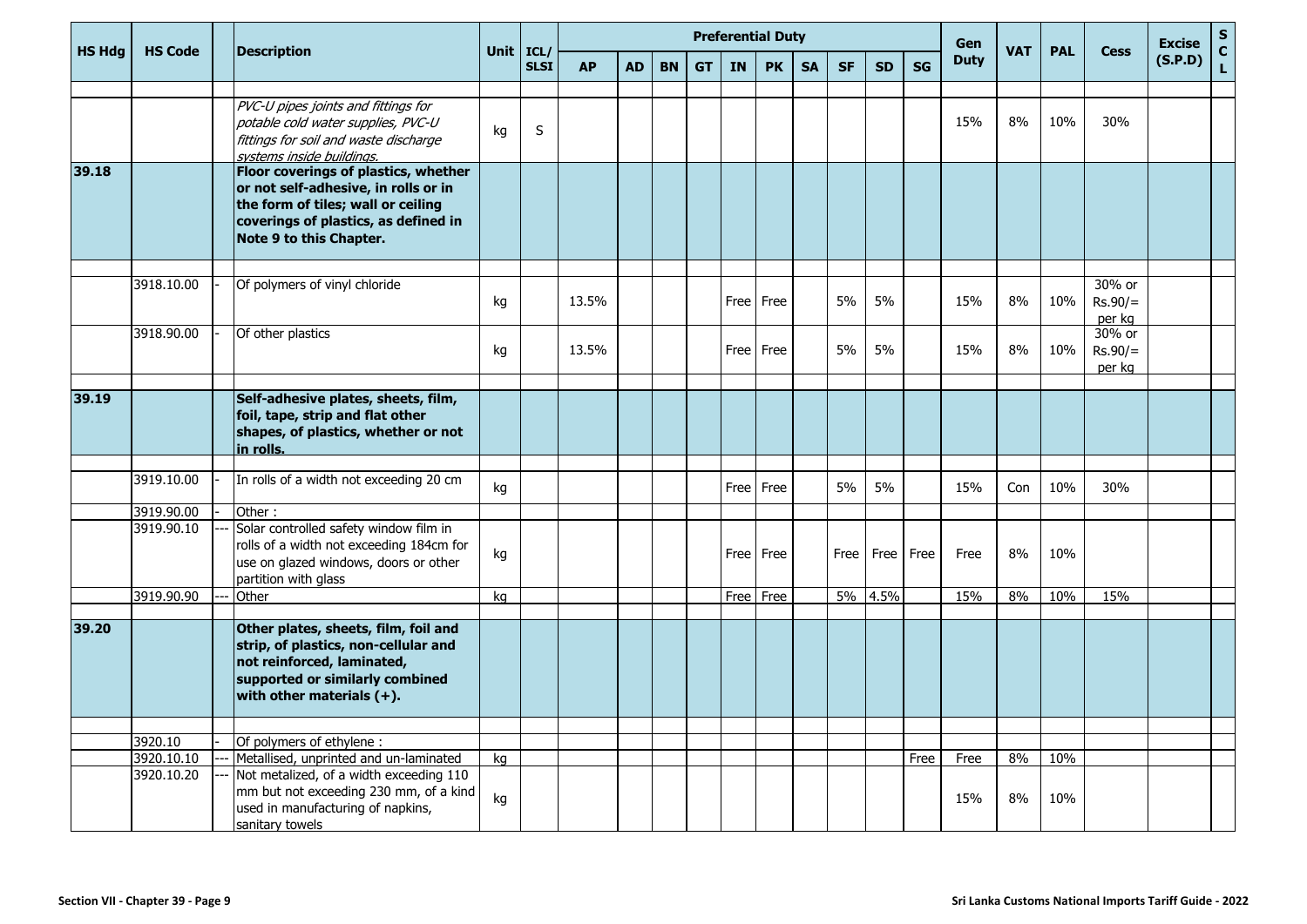|               |                |                                                                                                                                                                                         |             |             |           |           |           |           |        | <b>Preferential Duty</b> |           |           |             |           | Gen         |            |            |                                | <b>Excise</b> | ${\sf s}$                   |
|---------------|----------------|-----------------------------------------------------------------------------------------------------------------------------------------------------------------------------------------|-------------|-------------|-----------|-----------|-----------|-----------|--------|--------------------------|-----------|-----------|-------------|-----------|-------------|------------|------------|--------------------------------|---------------|-----------------------------|
| <b>HS Hdg</b> | <b>HS Code</b> | <b>Description</b>                                                                                                                                                                      | Unit   ICL/ | <b>SLSI</b> | <b>AP</b> | <b>AD</b> | <b>BN</b> | <b>GT</b> | IN     | <b>PK</b>                | <b>SA</b> | <b>SF</b> | <b>SD</b>   | <b>SG</b> | <b>Duty</b> | <b>VAT</b> | <b>PAL</b> | <b>Cess</b>                    | (S.P.D)       | $\mathbf c$<br>$\mathbf{L}$ |
|               |                |                                                                                                                                                                                         |             |             |           |           |           |           |        |                          |           |           |             |           |             |            |            |                                |               |                             |
|               | 3920.10.90     | Other                                                                                                                                                                                   | kg          |             |           |           |           |           |        |                          |           |           |             |           | 15%         | 8%         | 10%        | 15% or<br>$Rs.200/=$<br>per kg |               |                             |
|               | 3920.20        | Of polymers of propylene:                                                                                                                                                               |             |             |           |           |           |           |        |                          |           |           |             |           |             |            |            |                                |               |                             |
|               | 3920.20.10     | Unprinted and un-laminated, whether or<br>not metallised                                                                                                                                | kg          |             |           |           |           |           |        |                          |           |           |             | Free      | Free        | 8%         | 10%        |                                |               |                             |
|               | 3920.20.20     | Strapping tapes                                                                                                                                                                         | kg          |             |           |           |           |           |        |                          |           |           |             |           | 15%         | 8%         | 10%        | 15%                            |               |                             |
|               | 3920.20.90     | Other                                                                                                                                                                                   | kg          |             |           |           |           |           |        |                          |           |           |             |           | 15%         | 8%         | 10%        | 15% or<br>$Rs.200/=$<br>per kg |               |                             |
|               | 3920.30        | Of polymers of styrene :                                                                                                                                                                |             |             |           |           |           |           |        |                          |           |           |             |           |             |            |            |                                |               |                             |
|               | 3920.30.10     | Of a thickness not exceeding 2 mm                                                                                                                                                       | kg          |             |           |           |           |           |        | Free Free                |           | 5%        | 5%          |           | 15%         | 8%         | 5%         | 15%                            |               |                             |
|               | 3920.30.20     | Metallised                                                                                                                                                                              | kg          |             |           |           |           |           | Free   | Free                     |           | 5%        | 4.5%        |           | 15%         | 8%         | 10%        |                                |               |                             |
|               | 3920.30.90     | Other                                                                                                                                                                                   | kg          |             |           |           |           |           |        | Free   Free              |           | 5%        | 4.5%        |           | 15%         | 8%         | 10%        | 15% or<br>$Rs.200/=$<br>per kg |               |                             |
|               |                | Of polymers of vinyl chloride:                                                                                                                                                          |             |             |           |           |           |           |        |                          |           |           |             |           |             |            |            |                                |               |                             |
|               | 3920.43        | Containing by weight not less than 6% of<br>plasticisers:                                                                                                                               |             |             |           |           |           |           |        |                          |           |           |             |           |             |            |            |                                |               |                             |
|               | 3920.43.10     | Unprinted and un-laminated, whether or<br>not metallised, of a thickness not<br>exceeding 0.30 mm                                                                                       | kg          |             | Free      |           |           |           |        | Free Free                |           | Free      | Free   Free |           | Free        | 8%         | 10%        |                                |               |                             |
|               | 3920.43.20     | Other unprinted metallised                                                                                                                                                              | kg          |             | Free      |           |           |           |        | Free   Free              |           | Free      | Free Free   |           | Free        | 8%         | 10%        |                                |               |                             |
|               | 3920.43.30     | Printed sheets for manufacture of floor<br>coverings, whether or not laminated with<br>plastics, of a total thickness not<br>exceeding 0.15 mm, and a width not less<br>than 72 inches. | kg          |             | 13.5%     |           |           |           |        | Free Free                |           | 5%        | 4.5%        |           | 15%         | 8%         | 10%        | 15%                            |               |                             |
|               | 3920.43.90     | Other                                                                                                                                                                                   | kg          |             | 13.5%     |           |           |           | Free I | Free                     |           | 5%        | 4.5%        |           | 15%         | 8%         | 10%        | 15% or<br>$Rs.200/=$<br>per kg |               |                             |
|               | 3920.49        | Other:                                                                                                                                                                                  |             |             |           |           |           |           |        |                          |           |           |             |           |             |            |            |                                |               |                             |
|               | 3920.49.10     | Shrink wrap film                                                                                                                                                                        | kg          |             |           |           |           |           | Free   | Free                     |           | 5%        | 4.5%        |           | 15%         | 8%         | 10%        | 15% or<br>$Rs.200/=$<br>per kg |               |                             |
|               | 3920.49.20     | --- Film of a thickness not exceeding 0.35<br>mm and certified by Scretary, Ministry of<br>Health as having been imported for<br>packaging of pharmaceuticals                           | kg          |             |           |           |           |           | Free I | Free                     |           | 5%        | 4.5%        |           | 15%         | 8%         | 10%        |                                |               |                             |
|               | 3920.49.30     | Hi-barrier liner imported for the<br>manufacture of bags for export of<br>desiccated coconut                                                                                            | kg          |             |           |           |           |           |        | Free Free                |           |           | 5% 4.5%     |           | 15%         | 8%         | 10%        |                                |               |                             |
|               | 3920.49.40     | Shrink foil imported for packing of rubber<br>for export                                                                                                                                | kg          |             |           |           |           |           |        | Free   Free              |           |           | 5% 4.5%     |           | 15%         | 8%         | 10%        |                                |               |                             |
|               | 3920.49.50     | Unprinted and un-laminated, whether or<br>not metallised                                                                                                                                | kg          |             |           |           |           |           |        | Free Free                |           | Free      | Free Free   |           | Free        | 8%         | 10%        |                                |               |                             |
|               | 3920.49.90     | Other<br>Of acrylic polymers :                                                                                                                                                          | kg          |             |           |           |           |           |        | Free Free                |           |           | 5% 4.5%     |           | 15%         | 8%         | 10%        | 15%                            |               |                             |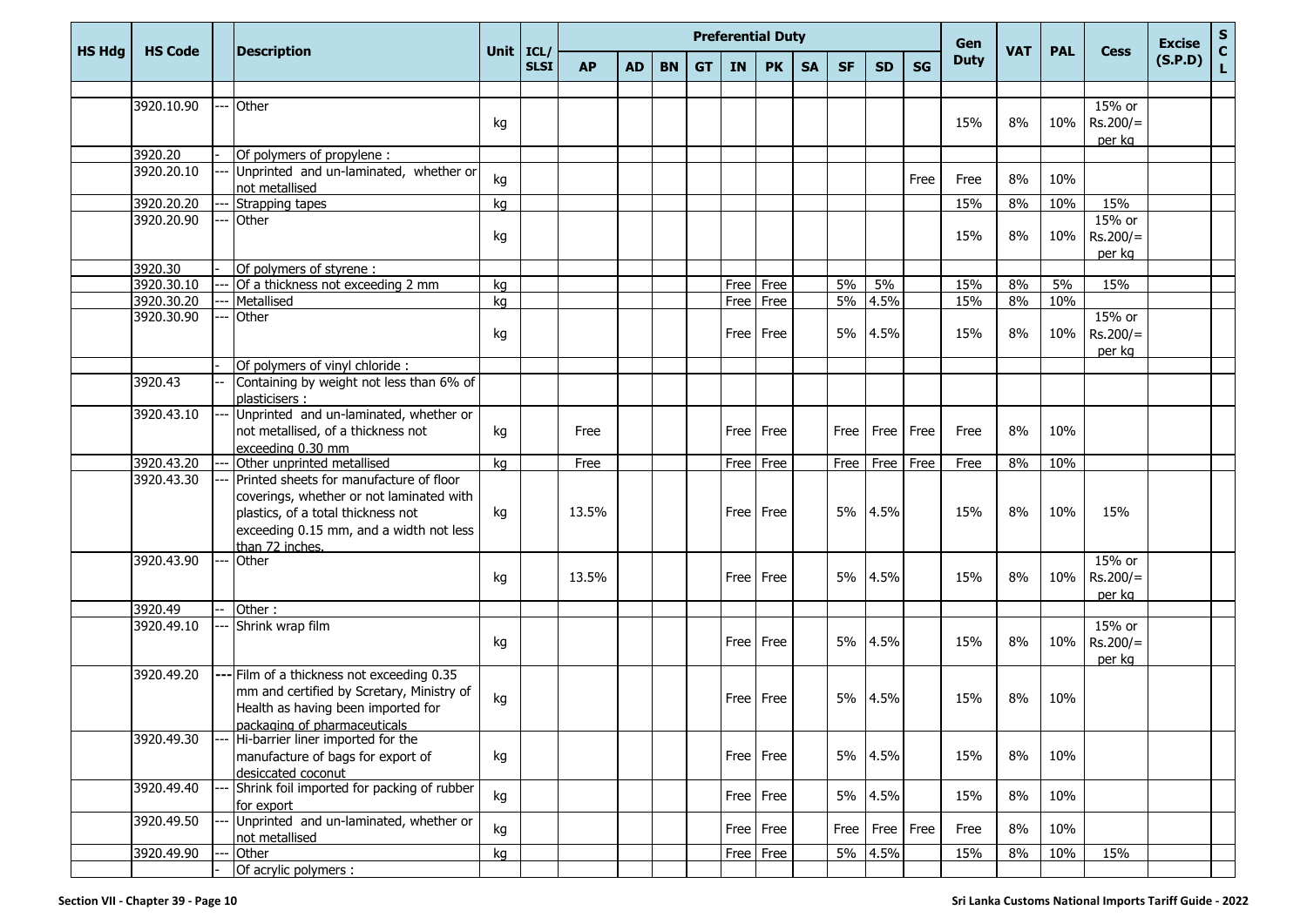|               |                |                                                                                                             |             |             |           | <b>Preferential Duty</b> |           |           |             |             | Gen       |           |           |             | <b>Excise</b> | $\frac{{\sf s}}{{\sf c}}$ |            |                                  |         |             |
|---------------|----------------|-------------------------------------------------------------------------------------------------------------|-------------|-------------|-----------|--------------------------|-----------|-----------|-------------|-------------|-----------|-----------|-----------|-------------|---------------|---------------------------|------------|----------------------------------|---------|-------------|
| <b>HS Hdg</b> | <b>HS Code</b> | <b>Description</b>                                                                                          | Unit $ICL/$ | <b>SLSI</b> | <b>AP</b> | <b>AD</b>                | <b>BN</b> | <b>GT</b> | <b>IN</b>   | <b>PK</b>   | <b>SA</b> | <b>SF</b> | <b>SD</b> | <b>SG</b>   | <b>Duty</b>   | <b>VAT</b>                | <b>PAL</b> | <b>Cess</b>                      | (S.P.D) | $\mathbf L$ |
|               |                |                                                                                                             |             |             |           |                          |           |           |             |             |           |           |           |             |               |                           |            |                                  |         |             |
|               | 3920.51        | Of poly(methyl methacrylate) :                                                                              |             |             |           |                          |           |           |             |             |           |           |           |             |               |                           |            |                                  |         |             |
|               | 3920.51.10     | Metallised                                                                                                  | kg          |             |           |                          |           |           |             | Free Free   |           | 5%        | 4.5%      |             | 15%           | 8%                        | 10%        |                                  |         |             |
|               | 3920.51.90     | Other:                                                                                                      |             |             |           |                          |           |           |             |             |           |           |           |             |               |                           |            |                                  |         |             |
|               | 3920.51.91     | Of which thickness not less than 100mm                                                                      | kg          |             |           |                          |           |           |             | Free   Free |           | 5%        | 5%        |             | Free          | 8%                        | 10%        | 15% or<br>$Rs.200/=$<br>per kg   |         |             |
|               | 3920.51.99     | -Other                                                                                                      | kg          |             |           |                          |           |           | <b>Free</b> | Free        |           | 5%        | 5%        |             | 15%           | 8%                        | 10%        | 30% or<br>$Rs.400/=$<br>per kg   |         |             |
|               | 3920.59        | Other:                                                                                                      |             |             |           |                          |           |           |             |             |           |           |           |             |               |                           |            |                                  |         |             |
|               | 3920.59.10     | Unprinted and un-laminated, whether or<br>not metallised                                                    | kg          |             |           |                          |           |           | Free        | Free        |           | Free      | Free      | Free        | Free          | 8%                        | 10%        |                                  |         |             |
|               | 3920.59.90     | Other                                                                                                       | kg          |             |           |                          |           |           | Free l      | Free        |           | 5%        | 4.5%      |             | 15%           | 8%                        | 10%        | 15% or<br>$Rs.200/=$<br>per kg   |         |             |
|               |                | Of polycarbonates, alkyd resins, polyallyl<br>esters or other polyesters :                                  |             |             |           |                          |           |           |             |             |           |           |           |             |               |                           |            |                                  |         |             |
|               | 3920.61        | Of polycarbonates :                                                                                         |             |             |           |                          |           |           |             |             |           |           |           |             |               |                           |            |                                  |         |             |
|               | 3920.61.10     | Unprinted                                                                                                   | kg          |             |           |                          |           |           |             | Free Free   |           | 5%        | 4.5%      |             | 15%           | 8%                        | 10%        |                                  |         |             |
|               | 3920.61.20     | Metallised                                                                                                  | kg          |             |           |                          |           |           |             | Free Free   |           | 5%        | 4.5%      |             | 15%           | 8%                        | 10%        |                                  |         |             |
|               | 3920.61.90     | Other                                                                                                       | kg          |             |           |                          |           |           |             | Free Free   |           | 5%        | 5%        |             | 15%           | 8%                        | 10%        | 30% or<br>$Rs.400/=$<br>per kg   |         |             |
|               | 3920.62        | Of poly(ethylene terephthalate) :                                                                           |             |             |           |                          |           |           |             |             |           |           |           |             |               |                           |            |                                  |         |             |
|               | 3920.62.10     | Unprinted and un-laminated, whether or<br>not metallised                                                    | kg          |             |           |                          |           |           |             |             |           | Free      | Free      | Free        | Free          | 8%                        | 10%        |                                  |         |             |
|               | 3920.62.90     | Other                                                                                                       | kg          |             |           |                          |           |           |             |             |           | 5%        | 4.5%      |             | 15%           | 8%                        | 10%        | 15% or<br>$Rs.200/=$<br>per kg   |         |             |
|               | 3920.63        | Of unsaturated polyesters :                                                                                 |             |             |           |                          |           |           |             |             |           |           |           |             |               |                           |            |                                  |         |             |
|               |                | Unprinted and un-laminated whether or<br>not metallised :                                                   |             |             |           |                          |           |           |             |             |           |           |           |             |               |                           |            |                                  |         |             |
|               | 3920.63.11     | Of bio- degradable and compostable<br>plastic approved by the Central<br>Environment Authority and the SLSI | kg          |             |           |                          |           |           |             | Free Free   |           | Free      |           | Free   Free | Free          | 8%                        | 10%        |                                  |         |             |
|               | 3920.63.19     | Other                                                                                                       | kg          |             |           |                          |           |           |             | Free Free   |           | Free      | Free      | Free        | Free          | 8%                        | 10%        |                                  |         |             |
|               | 3920.63.90     | Other:                                                                                                      |             |             |           |                          |           |           |             |             |           |           |           |             |               |                           |            |                                  |         |             |
|               | 3920.63.91     | Of bio- degradable and compostable<br>plastic approved by the Central<br>Environment Authority and the SLSI | kg          |             |           |                          |           |           |             | Free Free   |           |           | 5% 4.5%   |             | 10%           | 8%                        |            | 15% or<br>10% Rs.200/=<br>per kg |         |             |
|               | 3920.63.99     | <b>Other</b>                                                                                                | kg          |             |           |                          |           |           |             | Free Free   |           |           | 5% 4.5%   |             | 15%           | 8%                        | 10%        | 15% or<br>$Rs.200/=$<br>per kg   |         |             |
|               | 3920.69        | Of other polyesters :                                                                                       |             |             |           |                          |           |           |             |             |           |           |           |             |               |                           |            |                                  |         |             |
|               | 3920.69.10     | Unprinted and un-laminated, whether or<br>not metallised :                                                  |             |             |           |                          |           |           |             |             |           |           |           |             |               |                           |            |                                  |         |             |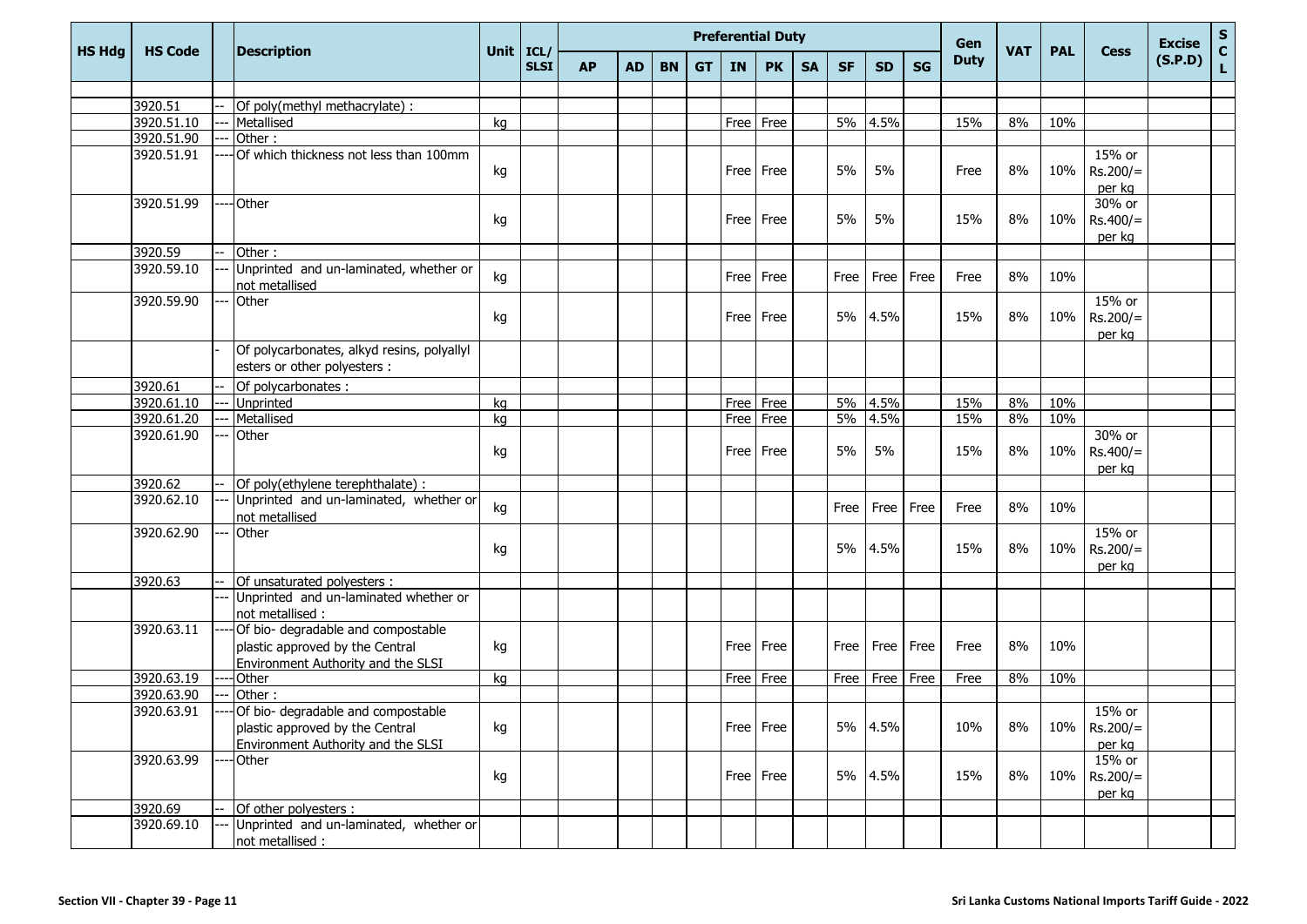|               |                |                                            |             |             |           |           |           |           |             | <b>Preferential Duty</b> |           |           |           |             | Gen         |            |            |             | <b>Excise</b> | ${\sf s}$                  |
|---------------|----------------|--------------------------------------------|-------------|-------------|-----------|-----------|-----------|-----------|-------------|--------------------------|-----------|-----------|-----------|-------------|-------------|------------|------------|-------------|---------------|----------------------------|
| <b>HS Hdg</b> | <b>HS Code</b> | <b>Description</b>                         | Unit   ICL/ | <b>SLSI</b> | <b>AP</b> | <b>AD</b> | <b>BN</b> | <b>GT</b> | <b>IN</b>   | <b>PK</b>                | <b>SA</b> | <b>SF</b> | <b>SD</b> | <b>SG</b>   | <b>Duty</b> | <b>VAT</b> | <b>PAL</b> | <b>Cess</b> | (S.P.D)       | $\mathbf c$<br>$\mathbf L$ |
|               |                |                                            |             |             |           |           |           |           |             |                          |           |           |           |             |             |            |            |             |               |                            |
|               | 3920.69.11     | Of bio- degradable and compostable         |             |             |           |           |           |           |             |                          |           |           |           |             |             |            |            |             |               |                            |
|               |                | plastic approved by the Central            | kg          |             |           |           |           |           | Free        | Free                     |           | Free      | Free      | Free        | Free        | 8%         | 10%        |             |               |                            |
|               |                | Environment Authority and the SLSI         |             |             |           |           |           |           |             |                          |           |           |           |             |             |            |            |             |               |                            |
|               | 3920.69.19     | Other                                      | kg          |             |           |           |           |           |             | Free Free                |           | Free      | Free      | Free        | Free        | 8%         | 10%        |             |               |                            |
|               | 3920.69.90     | Other:                                     | kg          |             |           |           |           |           |             |                          |           |           |           |             |             |            |            |             |               |                            |
|               | 3920.69.91     | Of bio- degradable and compostable         |             |             |           |           |           |           |             |                          |           |           |           |             |             |            |            | 15% or      |               |                            |
|               |                | plastic approved by the Central            | kg          |             |           |           |           |           |             | Free   Free              |           | 5%        | 4.5%      |             | 15%         | 8%         | 10%        | $Rs.200/=$  |               |                            |
|               |                | Environment Authority and the SLSI         |             |             |           |           |           |           |             |                          |           |           |           |             |             |            |            | per kg      |               |                            |
|               | 3920.69.99     | Other                                      |             |             |           |           |           |           |             |                          |           |           |           |             |             |            |            | 20% or      |               |                            |
|               |                |                                            | kg          |             |           |           |           |           | <b>Free</b> | Free                     |           | 5%        | 4.5%      |             | 15%         | 8%         | 10%        | $Rs.200/=$  |               |                            |
|               |                |                                            |             |             |           |           |           |           |             |                          |           |           |           |             |             |            |            | per kg      |               |                            |
|               |                | Of cellulose or its chemical derivatives : |             |             |           |           |           |           |             |                          |           |           |           |             |             |            |            |             |               |                            |
|               | 3920.71        | Of regenerated cellulose :                 |             |             |           |           |           |           |             |                          |           |           |           |             |             |            |            |             |               |                            |
|               | 3920.71.10     | Printed                                    |             |             |           |           |           |           |             |                          |           |           |           |             |             |            |            | 30% or      |               |                            |
|               |                |                                            | kg          |             | 13.50%    |           |           |           |             | Free Free                |           | 5%        | 5%        |             | 15%         | 8%         | 10%        | $Rs.400/=$  |               |                            |
|               |                |                                            |             |             |           |           |           |           |             |                          |           |           |           |             |             |            |            | per kg      |               |                            |
|               | 3920.71.90     | Other                                      |             |             |           |           |           |           |             |                          |           |           |           |             |             |            |            | 15% or      |               |                            |
|               |                |                                            | kg          |             | 14.25%    |           |           |           |             | Free Free                |           | 5%        | 4.5%      |             | 15%         | 8%         | 10%        | $Rs.200/=$  |               |                            |
|               |                |                                            |             |             |           |           |           |           |             |                          |           |           |           |             |             |            |            | per kg      |               |                            |
|               | 3920.73.00     | Of cellulose acetate                       | kg          |             |           |           |           |           |             | Free Free                |           |           | 5% 4.5%   |             | 15%         | 8%         | 10%        |             |               |                            |
|               | 3920.79        | Of other cellulose derivatives:            |             |             |           |           |           |           |             |                          |           |           |           |             |             |            |            |             |               |                            |
|               | 3920.79.10     | Of cellulose nitrates plasticised          | kg          |             |           |           |           |           |             | Free Free                |           | 5%        | 4.5%      |             | 15%         | 8%         | 10%        |             |               |                            |
|               | 3920.79.20     | Metallised                                 | kg          |             |           |           |           |           |             | Free Free                |           | 5%        | 4.5%      |             | 15%         | 8%         | 10%        |             |               |                            |
|               | 3920.79.90     | Other                                      |             |             |           |           |           |           |             |                          |           |           |           |             |             |            |            | 30% or      |               |                            |
|               |                |                                            | kg          |             |           |           |           |           |             | Free Free                |           | 5%        | 5%        |             | 15%         | 8%         | 10%        | $Rs.400/=$  |               |                            |
|               |                |                                            |             |             |           |           |           |           |             |                          |           |           |           |             |             |            |            | per kg      |               |                            |
|               |                | Of other plastics :                        |             |             |           |           |           |           |             |                          |           |           |           |             |             |            |            |             |               |                            |
|               | 3920.91        | Of poly(vinyl butyral) :                   |             |             |           |           |           |           |             |                          |           |           |           |             |             |            |            |             |               |                            |
|               | 3920.91.10     | Metallised                                 | kg          |             |           |           |           |           |             | Free Free                |           | 5%        | 4.5%      |             | 10%         | 8%         | 10%        |             |               |                            |
|               | 3920.91.90     | Other                                      |             |             |           |           |           |           |             |                          |           |           |           |             |             |            |            | 30% or      |               |                            |
|               |                |                                            | kg          |             |           |           |           |           |             | Free   Free              |           | 5%        | 5%        |             | 15%         | 8%         | 10%        | $Rs.400/=$  |               |                            |
|               |                |                                            |             |             |           |           |           |           |             |                          |           |           |           |             |             |            |            | per kg      |               |                            |
|               | 3920.92        | $\overline{Of}$ polyamides :               |             |             |           |           |           |           |             |                          |           |           |           |             |             |            |            |             |               |                            |
|               | 3920.92.10     | Unprinted and un-laminated, whether or     | kg          |             |           |           |           |           |             | Free Free                |           | Free      |           | Free   Free | Free        | 8%         | 10%        |             |               |                            |
|               | 3920.92.90     | not metallised<br>Other                    |             |             |           |           |           |           |             |                          |           |           |           |             |             |            |            | 15% or      |               |                            |
|               |                |                                            | kg          |             |           |           |           |           |             | Free   Free              |           | 5%        | 4.5%      |             | 15%         | 8%         | 10%        | $Rs.200/=$  |               |                            |
|               |                |                                            |             |             |           |           |           |           |             |                          |           |           |           |             |             |            |            |             |               |                            |
|               | 3920.93.00     | Of amino-resins                            | kg          |             |           |           |           |           |             | $Free$ Free              |           |           | 5% 4.5%   |             | 15%         | 8%         | 10%        | per kg      |               |                            |
|               | 3920.94.00     | Of phenolic resins                         | kg          |             |           |           |           |           |             | Free Free                |           |           | 5% 4.5%   |             | 15%         | 8%         | 10%        |             |               |                            |
|               | 3920.99        | Of other plastics:                         |             |             |           |           |           |           |             |                          |           |           |           |             |             |            |            |             |               |                            |
|               | 3920.99.10     | Of silicone                                | kg          |             |           |           |           |           |             | Free Free                |           |           | 5% 4.5%   |             | 15%         | 8%         | 10%        |             |               |                            |
|               | 3920.99.20     | Of hardened proteins                       | kg          |             |           |           |           |           |             | Free Free                |           |           | 5% 4.5%   |             | 15%         | 8%         | 10%        |             |               |                            |
|               | 3920.99.30     | Metallised                                 | kg          |             |           |           |           |           |             | Free Free                |           |           | 5% 4.5%   |             | 15%         | 8%         | 10%        |             |               |                            |
|               | 3920.99.90     | Other                                      |             |             |           |           |           |           |             |                          |           |           |           |             |             |            |            | 30% or      |               |                            |
|               |                |                                            | kg          |             |           |           |           |           |             | Free Free                |           | 5%        | 5%        |             | 15%         | 8%         | 10%        | $Rs.400/=$  |               |                            |
|               |                |                                            |             |             |           |           |           |           |             |                          |           |           |           |             |             |            |            | per kg      |               |                            |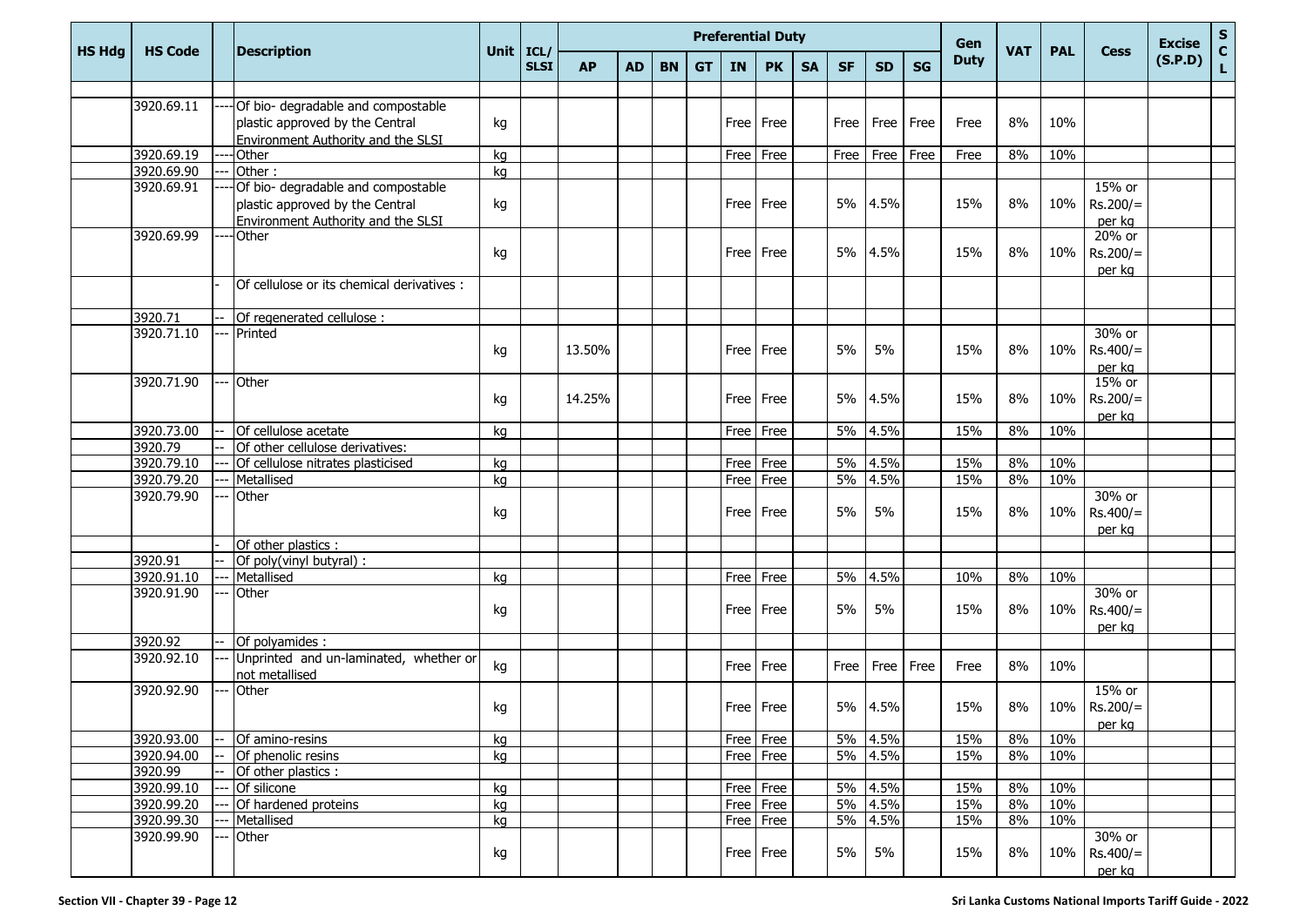|               |                |                                               |             |             |                               |           |           |           |           | <b>Preferential Duty</b> |           |                              |                    |           | Gen                          |            |            |             | <b>Excise</b> | $\frac{{\sf s}}{{\sf c}}$ |
|---------------|----------------|-----------------------------------------------|-------------|-------------|-------------------------------|-----------|-----------|-----------|-----------|--------------------------|-----------|------------------------------|--------------------|-----------|------------------------------|------------|------------|-------------|---------------|---------------------------|
| <b>HS Hdg</b> | <b>HS Code</b> | <b>Description</b>                            | Unit   ICL/ | <b>SLSI</b> | <b>AP</b>                     | <b>AD</b> | <b>BN</b> | <b>GT</b> | <b>IN</b> | <b>PK</b>                | <b>SA</b> | <b>SF</b>                    | <b>SD</b>          | <b>SG</b> | <b>Duty</b>                  | <b>VAT</b> | <b>PAL</b> | <b>Cess</b> | (S.P.D)       | $\mathsf{L}$              |
|               |                |                                               |             |             |                               |           |           |           |           |                          |           |                              |                    |           |                              |            |            |             |               |                           |
| 39.21         |                | Other plates, sheets, film, foil and          |             |             |                               |           |           |           |           |                          |           |                              |                    |           |                              |            |            |             |               |                           |
|               |                | strip, of plastics.                           |             |             |                               |           |           |           |           |                          |           |                              |                    |           |                              |            |            |             |               |                           |
|               |                | Cellular:                                     |             |             |                               |           |           |           |           |                          |           |                              |                    |           |                              |            |            |             |               |                           |
|               | 3921.11        | Of polymers of styrene :                      |             |             |                               |           |           |           |           |                          |           |                              |                    |           |                              |            |            |             |               |                           |
|               | 3921.11.10     | Of polystyrene not exceeding 2 mm in          |             |             |                               |           |           |           |           |                          |           |                              |                    |           |                              |            |            |             |               |                           |
|               |                | thickness                                     | kg          |             |                               |           |           |           | Free      | Free                     |           | 5%                           | 5%                 |           | 15%                          | 8%         | 10%        | 30%         |               |                           |
|               | 3921.11.90     | Other                                         | kg          |             |                               |           |           |           | Free      | Free                     |           | 5%                           | 4.5%               |           | 15%                          | 8%         | 10%        | 10%         |               |                           |
|               | 3921.12        | Of polymers of vinyl chloride                 |             |             |                               |           |           |           |           |                          |           |                              |                    |           |                              |            |            |             |               |                           |
|               | 3921.12.10     | "Artificial leather cloth" consisting of      |             |             |                               |           |           |           |           |                          |           |                              | δz                 |           | δ                            |            |            |             |               |                           |
|               |                | plates, sheets and strip of cellular plastics |             |             | per                           |           |           |           |           |                          |           | Σò                           | per                |           | per                          |            |            |             |               |                           |
|               |                | combined with textile fabrics, felt or        |             |             | $\mathbf{H}$                  |           |           |           |           |                          |           | è                            |                    |           |                              |            |            |             |               |                           |
|               |                | nonwovens, where the textile is present       |             |             | Rs.48/                        |           |           |           |           |                          |           | $\mathbf{I}$                 | $\, \parallel$     |           | $\mathbf{H}$                 |            |            |             |               |                           |
|               |                | merely for reinforcing purposes               | kg          |             | ତ୍ର                           |           |           |           |           | Free Free                |           |                              | Rs.15/             |           | RS.50/                       | 8%         | 10%        | 10%         |               |                           |
|               |                |                                               |             |             | ৯                             |           |           |           |           |                          |           | RS.17/                       |                    |           |                              |            |            |             |               |                           |
|               |                |                                               |             |             |                               |           |           |           |           |                          |           | $\overleftarrow{\mathrm{o}}$ | ð                  |           | $\overleftarrow{\mathrm{o}}$ |            |            |             |               |                           |
|               |                |                                               |             |             | 14.4%                         |           |           |           |           |                          |           | 5%                           | 5%                 |           | 15%                          |            |            |             |               |                           |
|               |                |                                               |             |             |                               |           |           |           |           |                          |           |                              | 4.                 |           |                              |            |            |             |               |                           |
|               | 3921.12.90     | Other                                         |             |             | δ                             |           |           |           |           |                          |           | $\rm{II}$                    | $\mathsf{II}$      |           | δ                            |            |            |             |               |                           |
|               |                |                                               |             |             | ğ<br>$\overleftarrow{\sigma}$ |           |           |           |           |                          |           |                              |                    |           | per<br>ð                     |            |            | 15% or      |               |                           |
|               |                |                                               | kg          |             | 5%<br>$\, \Pi \,$             |           |           |           |           | Free Free                |           | per kg                       | per kg             |           |                              | 8%         | 10%        | $Rs.15/=$   |               |                           |
|               |                |                                               |             |             | 13.                           |           |           |           |           |                          |           | 5% or RS.8/                  | 5% or RS.8/        |           |                              |            |            | per kg      |               |                           |
|               |                |                                               |             |             | Rs.20/                        |           |           |           |           |                          |           |                              |                    |           | $15%$<br>RS.22/= E           |            |            |             |               |                           |
|               | 3921.13        | Of polyurethanes :                            |             |             |                               |           |           |           |           |                          |           |                              |                    |           |                              |            |            |             |               |                           |
|               | 3921.13.10     | "Artificial leather cloth" consisting of      |             |             |                               |           |           |           |           |                          |           |                              |                    |           |                              |            |            |             |               |                           |
|               |                | plates, sheets and strip of cellular plastics |             |             |                               |           |           |           |           |                          |           |                              |                    |           |                              |            |            |             |               |                           |
|               |                | combined with textile fabrics, felt or        | kg          |             | Free                          |           |           |           |           | Free Free                |           |                              | Free   Free   Free |           | Free                         | 8%         | 10%        |             |               |                           |
|               |                | nonwovens, where the textile is present       |             |             |                               |           |           |           |           |                          |           |                              |                    |           |                              |            |            |             |               |                           |
|               |                | merely for reinforcing purposes               |             |             |                               |           |           |           |           |                          |           |                              |                    |           |                              |            |            |             |               |                           |
|               | 3921.13.90     | Other                                         | kg          |             | 13.5%                         |           |           |           | Free Free |                          |           | $5\%$                        | 5%                 |           | 15%                          | 8%         | 10%        | 15%         |               |                           |
|               | 3921.14        | Of regenerated cellulose :                    |             |             |                               |           |           |           |           |                          |           |                              |                    |           |                              |            |            |             |               |                           |
|               | 3921.14.10     | Printed                                       |             |             | ទ <u>និ</u>                   |           |           |           |           |                          |           |                              |                    |           |                              |            |            |             |               |                           |
|               |                |                                               |             |             | $\,$ H                        |           |           |           |           |                          |           |                              |                    |           |                              |            |            |             |               |                           |
|               |                |                                               | kg          |             | $\Rightarrow$                 |           |           |           |           |                          |           |                              |                    |           | 15%                          | 8%         | 10%        | 30%         |               |                           |
|               |                |                                               |             |             | 14.25%<br>Rs.889/             |           |           |           |           |                          |           |                              |                    |           |                              |            |            |             |               |                           |
|               |                |                                               |             |             |                               |           |           |           |           |                          |           |                              |                    |           |                              |            |            |             |               |                           |
|               | 3921.14.90     | Other                                         |             |             | per<br>ð                      |           |           |           |           |                          |           |                              |                    |           |                              |            |            |             |               |                           |
|               |                |                                               |             |             |                               |           |           |           |           |                          |           |                              |                    |           |                              |            |            |             |               |                           |
|               |                |                                               | kg          |             | $\Rightarrow$                 |           |           |           |           |                          |           |                              |                    |           | 15%                          | 8%         | 10%        | 10%         |               |                           |
|               |                |                                               |             |             | 14.25%<br>Rs.1359/            |           |           |           |           |                          |           |                              |                    |           |                              |            |            |             |               |                           |
|               |                |                                               |             |             |                               |           |           |           |           |                          |           |                              |                    |           |                              |            |            |             |               |                           |
|               | 3921.19        | Of other plastics :                           |             |             |                               |           |           |           |           |                          |           |                              |                    |           |                              |            |            |             |               |                           |
|               | 3921.19.10     | Of phenoplasts                                |             |             |                               |           |           |           |           | Free Free                |           |                              |                    |           |                              | 8%         |            | 10%         |               |                           |
|               |                |                                               | kg          |             | 13.5%                         |           |           |           |           |                          |           |                              | 5% 4.5%            |           | 15%                          |            | 10%        |             |               |                           |
|               |                |                                               |             |             |                               |           |           |           |           |                          |           |                              |                    |           |                              |            |            |             |               |                           |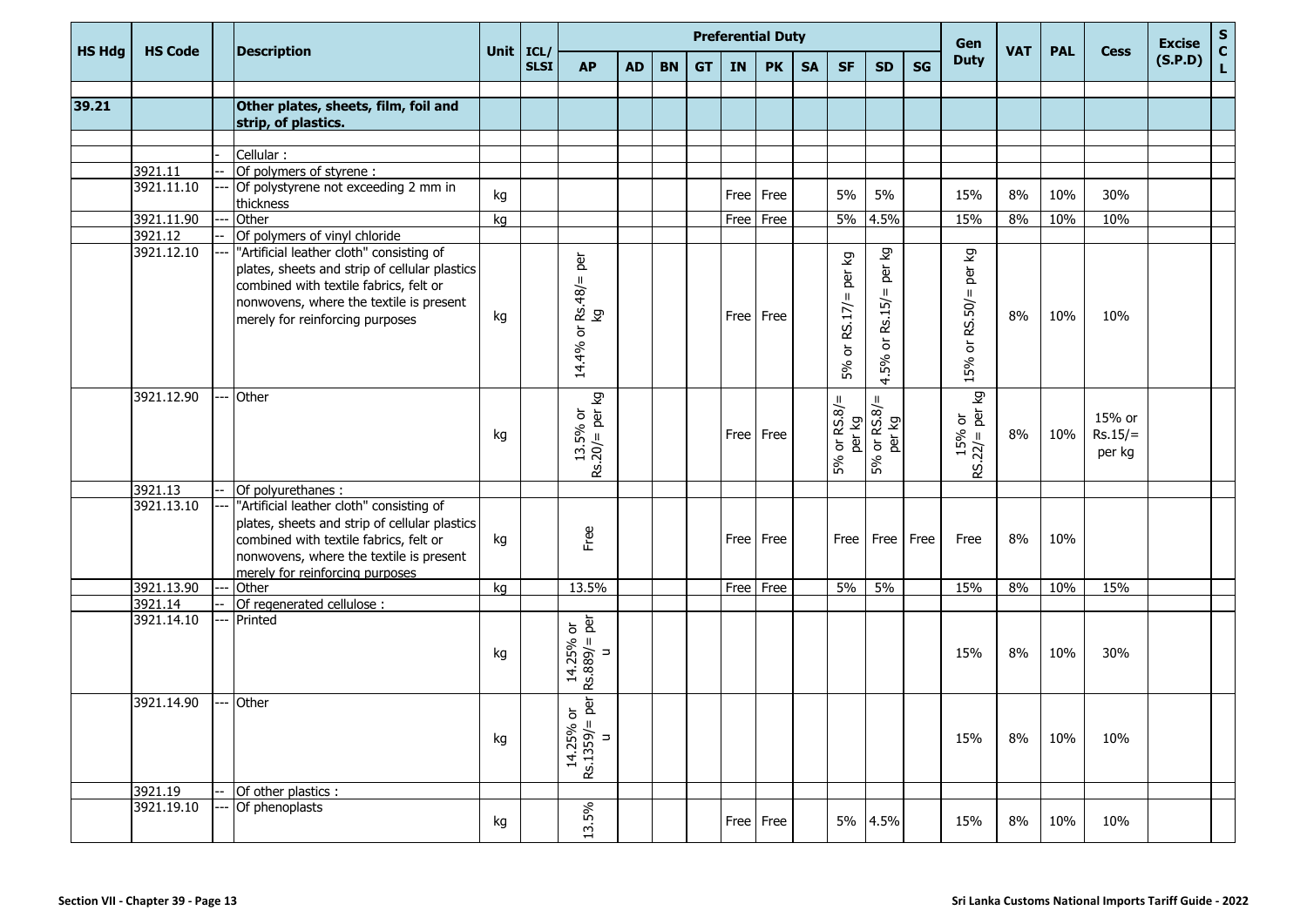|               |                       |                                                                                                                                                                                                                                                                                                                  |             |             |                                                   |           |           |           | <b>Preferential Duty</b> | Gen         |           |           |                    | <b>Excise</b> | $rac{s}{c}$ |            |            |                               |         |              |
|---------------|-----------------------|------------------------------------------------------------------------------------------------------------------------------------------------------------------------------------------------------------------------------------------------------------------------------------------------------------------|-------------|-------------|---------------------------------------------------|-----------|-----------|-----------|--------------------------|-------------|-----------|-----------|--------------------|---------------|-------------|------------|------------|-------------------------------|---------|--------------|
| <b>HS Hdg</b> | <b>HS Code</b>        | <b>Description</b>                                                                                                                                                                                                                                                                                               | Unit   ICL/ | <b>SLSI</b> | <b>AP</b>                                         | <b>AD</b> | <b>BN</b> | <b>GT</b> | <b>IN</b>                | <b>PK</b>   | <b>SA</b> | <b>SF</b> | <b>SD</b>          | <b>SG</b>     | <b>Duty</b> | <b>VAT</b> | <b>PAL</b> | <b>Cess</b>                   | (S.P.D) | $\mathbf{L}$ |
|               |                       |                                                                                                                                                                                                                                                                                                                  |             |             |                                                   |           |           |           |                          |             |           |           |                    |               |             |            |            |                               |         |              |
|               | 3921.19.20            | Of aminoplasts                                                                                                                                                                                                                                                                                                   | kg          |             | $=$ per<br>14.25% or<br>Rs.3136/<br>$\Rightarrow$ |           |           |           |                          | Free   Free |           | 5%        | 4.5%               |               | 15%         | 8%         | 10%        | 10%                           |         |              |
|               | 3921.19.30            | Of silicone                                                                                                                                                                                                                                                                                                      | kg          |             | 13.5%                                             |           |           |           |                          | Free Free   |           |           | 5% 4.5%            |               | 15%         | 8%         | 10%        | 10%                           |         |              |
|               | 3921.19.40            | Of polyamides                                                                                                                                                                                                                                                                                                    | kg          |             | 5%<br>ω.                                          |           |           |           |                          | Free Free   |           | 5%        | 4.5%               |               | 15%         | 8%         | 10%        | 10%                           |         |              |
|               | 3921.19.50            | Of copolymers of vinyl chloride and vinyl<br>acetate                                                                                                                                                                                                                                                             | kg          |             | 13.5%                                             |           |           |           | Free                     | Free        |           | 5%        | 4.5%               |               | 15%         | 8%         | 10%        | 10%                           |         |              |
|               | 3921.19.90            | Other                                                                                                                                                                                                                                                                                                            | kg          |             | 13.5%                                             |           |           |           |                          | Free Free   |           | 5%        | 5%                 |               | 15%         | 8%         | 10%        | 25%                           |         |              |
|               | 3921.90               | Other:                                                                                                                                                                                                                                                                                                           |             |             |                                                   |           |           |           |                          |             |           |           |                    |               |             |            |            |                               |         |              |
|               |                       | Printed:                                                                                                                                                                                                                                                                                                         |             |             |                                                   |           |           |           |                          |             |           |           |                    |               |             |            |            |                               |         |              |
|               | 3921.90.11            | Aluminium foil backed polyethylene foil of<br>a thickness exceeding 200µ and a width<br>not exceeding 20cm, in reels, of which<br>the PE surface is printed with the logo<br>and/or the trade name of the product, for<br>forming into flexible tubing for packing of<br>consumables (for e.g. toothpaste, etc.) | kg          |             |                                                   |           |           |           |                          |             |           |           |                    |               | 15%         | 8%         | 10%        |                               |         |              |
|               | 3921.90.12            | Polyethylene porous sheets with printed<br>mark "Separator Only for Battery" backed<br>with thin layer of fiber glass sheet                                                                                                                                                                                      | kg          |             |                                                   |           |           |           |                          |             |           |           |                    | Free          | Free        | 8%         | 10%        |                               |         |              |
|               | 3921.90.13            | Polyethylene porous sheets with printed<br>mark "Separator Only for Battery"                                                                                                                                                                                                                                     | kg          |             |                                                   |           |           |           |                          |             |           |           |                    | Free          | Free        | 8%         | 10%        |                               |         |              |
|               | 3921.90.19            | <b>Other</b>                                                                                                                                                                                                                                                                                                     | kg          |             |                                                   |           |           |           |                          |             |           |           |                    |               | 15%         | 8%         | 10%        | 15% or<br>$Rs.90/=$<br>per kg |         |              |
|               | 3921.90.90            | Other                                                                                                                                                                                                                                                                                                            | kg          |             |                                                   |           |           |           |                          |             |           |           |                    | Free          | Free        | 8%         | 10%        |                               |         |              |
|               |                       |                                                                                                                                                                                                                                                                                                                  |             |             |                                                   |           |           |           |                          |             |           |           |                    |               |             |            |            |                               |         |              |
| 39.22         |                       | Baths, shower-baths, sinks, wash-<br>basins, bidets, lavatory pans, seats<br>and covers, flushing cisterns and<br>similar sanitary ware, of plastics.                                                                                                                                                            |             |             |                                                   |           |           |           |                          |             |           |           |                    |               |             |            |            |                               |         |              |
|               |                       |                                                                                                                                                                                                                                                                                                                  |             |             |                                                   |           |           |           |                          |             |           |           |                    |               |             |            |            |                               |         |              |
|               | 3922.10.00            | Baths, shower-baths, sinks and wash-<br>basins                                                                                                                                                                                                                                                                   | kg          | <b>TS</b>   |                                                   |           |           |           |                          | Free Free   |           | 5%        | 5%                 |               | 15%         | 8%         | 10%        | 50%                           |         |              |
|               | 3922.20.00<br>3922.90 | Lavatory seats and covers<br>Other:                                                                                                                                                                                                                                                                              | kg          |             | 13.5%                                             |           |           |           |                          | $Free$ Free |           | 5%        | 5%                 |               | 15%         | 8%         | 10%        | 50%                           |         |              |
|               | 3922.90.10            | Waterless unrinals using 'Key Valves'                                                                                                                                                                                                                                                                            | kg          | <b>TS</b>   | Free                                              |           |           |           |                          | Free Free   |           |           | Free   Free   Free |               | Free        | 8%         | 10%        |                               |         |              |
|               | 3922.90.90            | Other                                                                                                                                                                                                                                                                                                            | kg          | TS          | 13.5%                                             |           |           |           |                          | Free Free   |           | $5\%$     | $5\%$              |               | 15%         | 8%         | 10%        | 50%                           |         |              |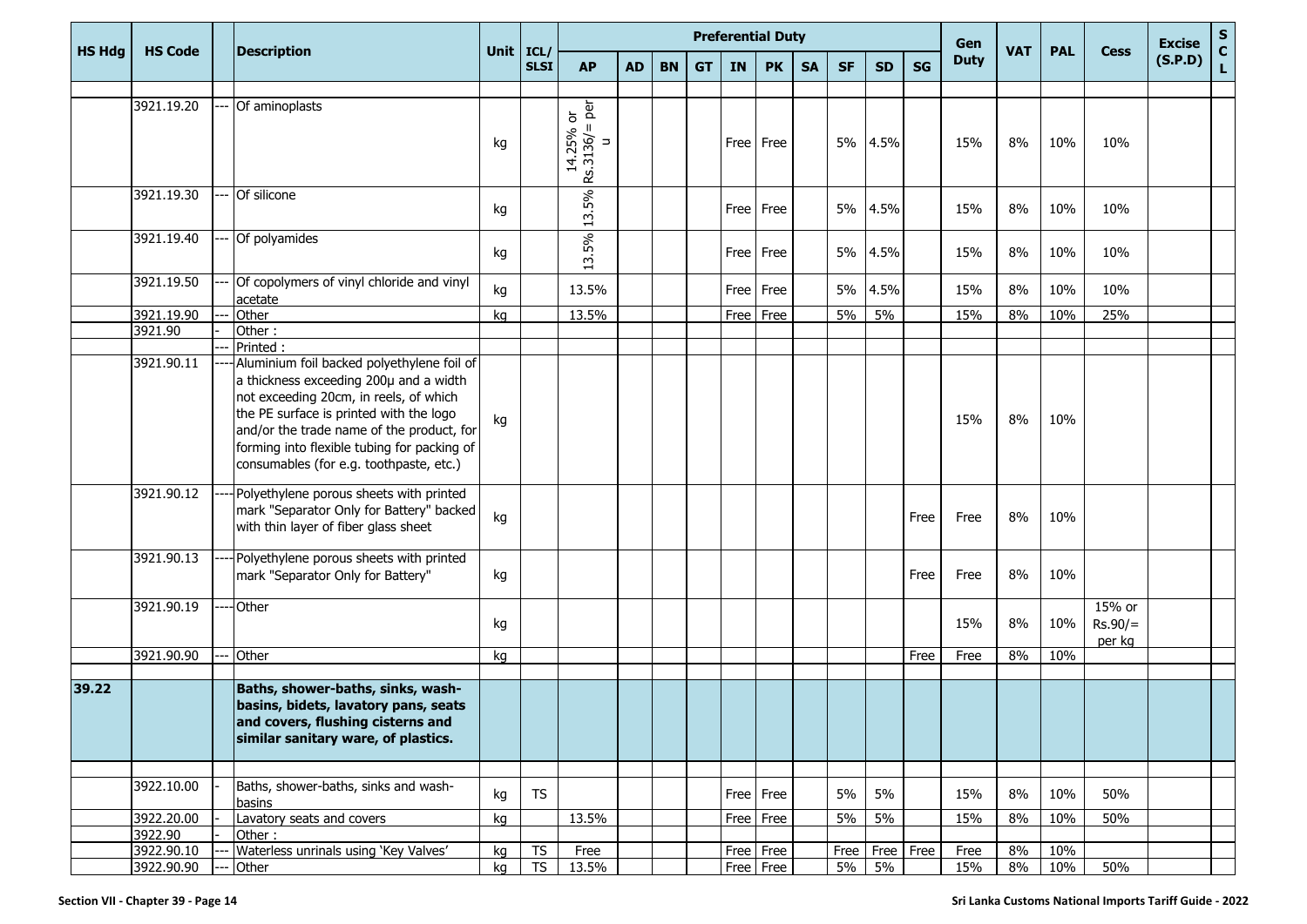|               |                |  | <b>Description</b>                                                                                          | Unit   ICL/ |             | <b>Preferential Duty</b> |           |           |           |           |           |           |           |           |           |             | <b>VAT</b> |            |                               | <b>Excise</b> | $\mathbf S$        |
|---------------|----------------|--|-------------------------------------------------------------------------------------------------------------|-------------|-------------|--------------------------|-----------|-----------|-----------|-----------|-----------|-----------|-----------|-----------|-----------|-------------|------------|------------|-------------------------------|---------------|--------------------|
| <b>HS Hdg</b> | <b>HS Code</b> |  |                                                                                                             |             | <b>SLSI</b> | <b>AP</b>                | <b>AD</b> | <b>BN</b> | <b>GT</b> | <b>IN</b> | <b>PK</b> | <b>SA</b> | <b>SF</b> | <b>SD</b> | <b>SG</b> | <b>Duty</b> |            | <b>PAL</b> | <b>Cess</b>                   | (S.P.D)       | $\mathbf{C}$<br>L. |
|               |                |  |                                                                                                             |             |             |                          |           |           |           |           |           |           |           |           |           |             |            |            |                               |               |                    |
| 39.23         |                |  |                                                                                                             |             |             |                          |           |           |           |           |           |           |           |           |           |             |            |            |                               |               |                    |
|               |                |  | Articles for the conveyance or<br>packing of goods, of plastics;                                            |             |             |                          |           |           |           |           |           |           |           |           |           |             |            |            |                               |               |                    |
|               |                |  | stoppers, lids, caps and other                                                                              |             |             |                          |           |           |           |           |           |           |           |           |           |             |            |            |                               |               |                    |
|               |                |  | closures, of plastics.                                                                                      |             |             |                          |           |           |           |           |           |           |           |           |           |             |            |            |                               |               |                    |
|               |                |  |                                                                                                             |             |             |                          |           |           |           |           |           |           |           |           |           |             |            |            |                               |               |                    |
|               | 3923.10        |  | Boxes, cases, crates and similar articles :                                                                 |             |             |                          |           |           |           |           |           |           |           |           |           |             |            |            |                               |               |                    |
|               | 3923.10.10     |  | Containers imported for the packing of<br>gems and jewellery                                                | kg          |             |                          |           |           |           |           |           |           |           | 7.5% Free |           | Free        | 8%         | 10%        |                               |               |                    |
|               | 3923.10.20     |  | Plastic cages for the transport of live<br>poultry                                                          | kg          |             |                          |           |           |           |           |           |           |           |           | Free      | Free        | 8%         | 10%        |                               |               |                    |
|               | 3923.10.30     |  | Plastic crates of a kind used for the<br>transport of fruits and vegetables                                 | kg          |             |                          |           |           |           |           |           |           |           |           |           | 15%         | 8%         | 10%        |                               |               |                    |
|               | 3923.10.40     |  | Polystyrene Boxes, Disposable                                                                               | kg          |             |                          |           |           |           |           |           |           |           |           |           | 15%         | 8%         | 10%        | 15%                           |               |                    |
|               | 3923.10.50     |  | Of bio- degradable and compostable                                                                          |             |             |                          |           |           |           |           |           |           |           |           |           |             |            |            |                               |               |                    |
|               |                |  | plastic approved by the Central                                                                             | kg          |             |                          |           |           |           |           |           |           |           |           |           | 15%         | 8%         | 10%        | 15%                           |               |                    |
|               | 3923.10.90     |  | Environment Authority and the SLSI                                                                          |             |             |                          |           |           |           |           |           |           |           |           |           |             |            |            |                               |               |                    |
|               |                |  | Other<br>Sacks and bags (including cones):                                                                  | kg          | <b>TS</b>   |                          |           |           |           |           |           |           |           |           |           | 15%         | 8%         | 10%        | 25%                           |               |                    |
|               | 3923.21        |  | Of polymers of ethylene:                                                                                    |             |             |                          |           |           |           |           |           |           |           |           |           |             |            |            |                               |               |                    |
|               | 3923.21.10     |  | Made of sheeting with thickness of 40<br>microns and below                                                  | kg          |             |                          |           |           |           |           |           |           |           |           |           | 15%         | 8%         | 10%        | 25%                           |               |                    |
|               | 3923.21.20     |  | Other, heat shrinkable bags, printed for<br>packing of poultry products                                     | kg          |             |                          |           |           |           |           |           |           |           |           |           | Free        | 8%         | 10%        | 15%                           |               |                    |
|               | 3923.21.90     |  | Other                                                                                                       | kg          |             |                          |           |           |           |           |           |           |           |           |           | 15%         | 8%         | 10%        | 25%                           |               |                    |
|               | 3923.29        |  | Of other plastics :                                                                                         |             |             |                          |           |           |           |           |           |           |           |           |           |             |            |            |                               |               |                    |
|               | 3923.29.10     |  | Made of sheeting with thickness of 40<br>microns and below                                                  | kg          | <b>TS</b>   | 11%                      |           |           |           |           |           |           |           |           |           | 15%         | 8%         | 10%        | 25%                           |               |                    |
|               | 3923.29.20     |  | Other, heat shrinkable bags, printed for<br>packing of poultry products                                     | kg          | <b>TS</b>   | Free                     |           |           |           |           |           |           |           |           |           | Free        | 8%         | 10%        | 10%                           |               |                    |
|               | 3923.29.30     |  | Of bio- degradable and compostable<br>plastic approved by the Central<br>Environment Authority and the SLSI | kg          |             | 11%                      |           |           |           |           |           |           |           |           |           | 15%         | 8%         | 10%        | 15%                           |               |                    |
|               | 3923.29.90     |  | Other                                                                                                       | kg          |             | 11%                      |           |           |           |           |           |           |           |           |           | 15%         | 8%         | 10%        | 25%                           |               |                    |
|               | 3923.30        |  | Carboys, bottles, flasks and similar<br>articles:                                                           |             |             |                          |           |           |           |           |           |           |           |           |           |             |            |            |                               |               |                    |
|               | 3923.30.10     |  | Bottles blanks for blowing up in to bottles                                                                 | kg          |             |                          |           |           |           |           |           |           |           |           |           | 15%         | 8%         | 10%        | 15% or<br>$Rs.30/=$<br>per kg |               |                    |
|               | 3923.30.20     |  | Bottles of a capacity not exceeding 300<br>ml                                                               | kg          |             |                          |           |           |           |           |           |           |           |           |           | 15%         | 8%         | 10%        | 15% or<br>$Rs.30/=$<br>per kg |               |                    |
|               | 3923.30.90     |  | Other                                                                                                       | kg          | <b>TS</b>   |                          |           |           |           |           |           |           |           |           |           | 15%         | 8%         | 10%        | 30% or<br>$Rs.60/=$<br>per kg |               |                    |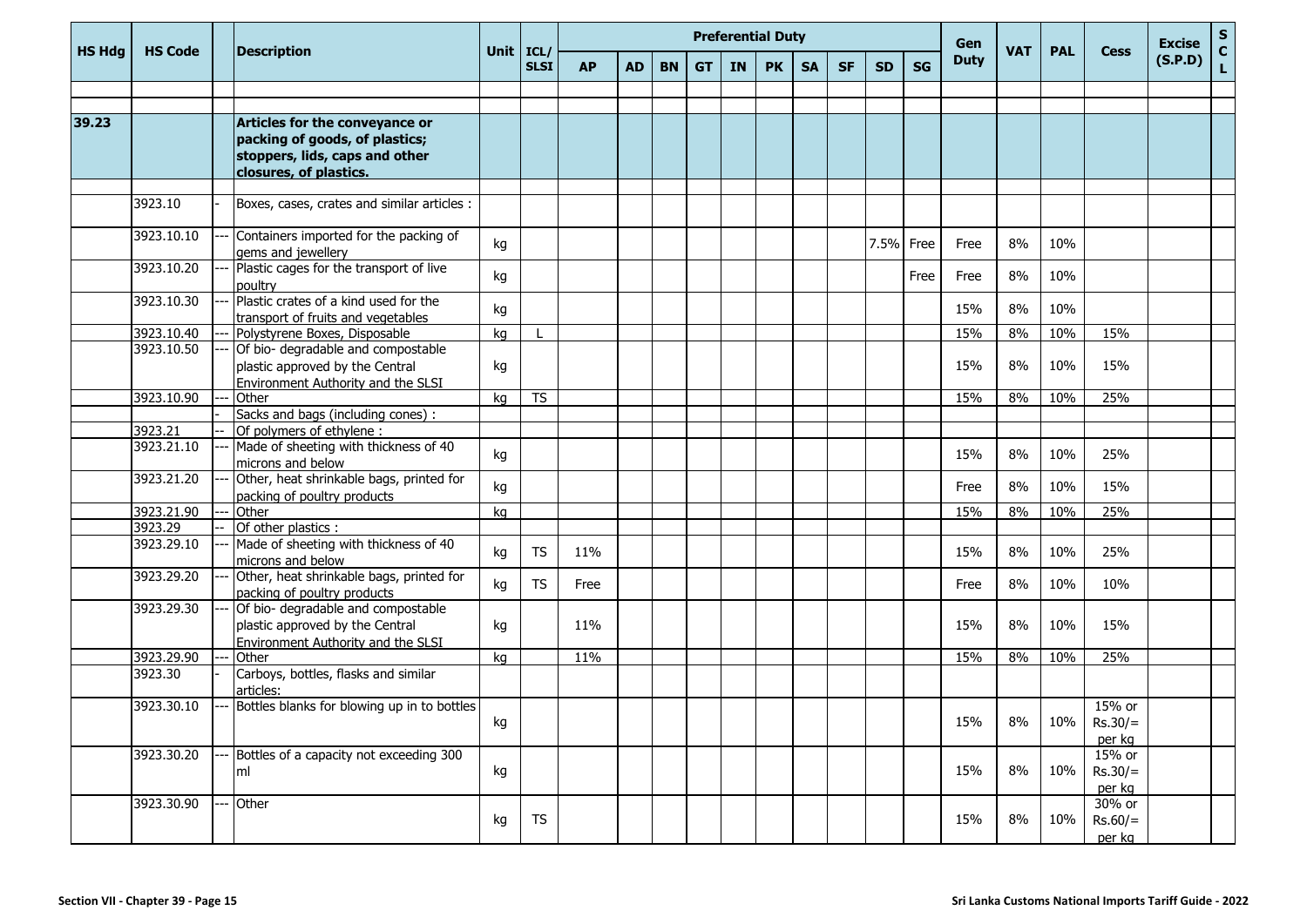|               | <b>HS Code</b> |  | <b>Description</b>                                                                                                                                        | Unit   ICL/ |             | <b>Preferential Duty</b>          |                                                     |           |           |           |             |           |                                    |                                                                    |           |                                                          | <b>VAT</b> |            | <b>Cess</b>                    | <b>Excise</b> | ${\sf s}$          |
|---------------|----------------|--|-----------------------------------------------------------------------------------------------------------------------------------------------------------|-------------|-------------|-----------------------------------|-----------------------------------------------------|-----------|-----------|-----------|-------------|-----------|------------------------------------|--------------------------------------------------------------------|-----------|----------------------------------------------------------|------------|------------|--------------------------------|---------------|--------------------|
| <b>HS Hdg</b> |                |  |                                                                                                                                                           |             | <b>SLSI</b> | <b>AP</b>                         | <b>AD</b>                                           | <b>BN</b> | <b>GT</b> | <b>IN</b> | <b>PK</b>   | <b>SA</b> | <b>SF</b>                          | <b>SD</b>                                                          | <b>SG</b> | <b>Duty</b>                                              |            | <b>PAL</b> |                                | (S.P.D)       | $\mathbf{C}$<br>L. |
|               |                |  |                                                                                                                                                           |             |             |                                   |                                                     |           |           |           |             |           |                                    |                                                                    |           |                                                          |            |            |                                |               |                    |
|               | 3923.40.00     |  | Spools, cops, bobbins and similar<br>supports                                                                                                             | kg          |             |                                   |                                                     |           |           | Free      | Free        |           | Free                               | Free                                                               |           | Free                                                     | 8%         | 10%        | 15% or<br>$Rs.30/=$<br>per kg  |               |                    |
|               | 3923.50        |  | Stoppers, lids, caps and other closures :                                                                                                                 |             |             |                                   |                                                     |           |           |           |             |           |                                    |                                                                    |           |                                                          |            |            |                                |               |                    |
|               | 3923.50.10     |  | Pre-formed shrink capsules                                                                                                                                | kg          |             |                                   |                                                     |           |           |           |             |           |                                    |                                                                    |           | 15%                                                      | 8%         | 10%        |                                |               |                    |
|               | 3923.50.90     |  | Other                                                                                                                                                     | kg          |             |                                   |                                                     |           |           |           |             |           |                                    |                                                                    |           | 15%                                                      | 8%         | 10%        | 15%                            |               |                    |
|               | 3923.90        |  | Other                                                                                                                                                     |             |             |                                   |                                                     |           |           |           |             |           |                                    |                                                                    |           |                                                          |            |            |                                |               |                    |
|               | 3923.90.10     |  | Collapsible tubes with pre-formed<br>shoulder and ready for filling with tooth-<br>pastes, as identifiable from printing, with<br>or without cap/ closure | kg          |             |                                   |                                                     |           |           |           |             |           |                                    |                                                                    |           | 15%                                                      | 8%         | 10%        | 5%                             |               |                    |
|               | 3923.90.20     |  | Capsules used in the manufacture of<br>pharmaceuticals or cosmetic products                                                                               | kg          |             |                                   |                                                     |           |           |           |             |           |                                    |                                                                    |           | Free                                                     | 8%         | 10%        | 5%                             |               |                    |
|               | 3923.90.90     |  | Other                                                                                                                                                     | kg          |             |                                   |                                                     |           |           |           |             |           |                                    |                                                                    |           | 15%                                                      | 8%         | 10%        | 5%                             |               |                    |
|               |                |  |                                                                                                                                                           |             |             |                                   |                                                     |           |           |           |             |           |                                    |                                                                    |           |                                                          |            |            |                                |               |                    |
| 39.24         |                |  | Tableware, kitchenware, other<br>household articles and hygienic or<br>toilet articles, of plastics.                                                      |             |             |                                   |                                                     |           |           |           |             |           |                                    |                                                                    |           |                                                          |            |            |                                |               |                    |
|               | 3924.10        |  |                                                                                                                                                           |             |             |                                   |                                                     |           |           |           |             |           |                                    |                                                                    |           |                                                          |            |            |                                |               |                    |
|               | 3924.10.10     |  | Tableware and kitchenware:<br>Of bio- degradable and compostable                                                                                          |             |             |                                   | Γð                                                  |           |           |           |             |           | per                                | è                                                                  |           |                                                          |            |            |                                |               |                    |
|               |                |  | plastic approved by the Central<br>Environment Authority and the SLSI                                                                                     | kg          | <b>TS</b>   |                                   | 9.25% or<br>$13.5/=\text{per}$<br>$\ddot{5}$<br>RS. |           |           |           | Free Free   |           | $\mathbf H$<br>Rs.9/<br>δ<br>5% or | $\mathbf{I}$<br>Rs.9/<br>ତ୍ର<br>$\overleftarrow{\mathrm{o}}$<br>5% |           | or $Rs.27/=$<br>per kg<br>5%<br>$\overline{\phantom{0}}$ | 8%         | 10%        | 45% or<br>$Rs.188/=$<br>per kg |               |                    |
|               | 3924.10.90     |  | Of other plastics (Camping Equipment<br>only)                                                                                                             | kg          |             |                                   | δ<br>per<br>9.25% or<br>$\,$ H                      |           |           | Free Free |             |           | per<br>$Rs.9/=$<br>δ               | per<br>$\mathbf{I}$<br>Rs.9/<br>Σò                                 |           | or $Rs.27/=$<br>per kg                                   | 8%         | 10%        | 45% or<br>$Rs.188/=$           |               |                    |
|               |                |  | Of other plastics                                                                                                                                         |             | <b>TS</b>   |                                   | <u>n</u><br>$\overline{13}$<br>RS.                  |           |           |           |             |           | $\overleftarrow{\mathrm{o}}$<br>5% | $\overleftarrow{\sigma}$<br>5%                                     |           | 15%                                                      |            |            | per kg                         |               |                    |
|               | 3924.90        |  | Other:                                                                                                                                                    |             |             |                                   |                                                     |           |           |           |             |           |                                    |                                                                    |           |                                                          |            |            |                                |               |                    |
|               | 3924.90.10     |  | Teats for feeding bottles                                                                                                                                 | kg          |             | 13.5%                             |                                                     |           |           | Free Free |             |           |                                    | 5% 4.5%                                                            |           | 15%                                                      | 8%         | 10%        |                                |               |                    |
|               | 3924.90.20     |  | Water bottles not more than 1 L,<br>equipped with micro filters for the<br>absorption of heavy metals, micro-<br>organisms and chemicals                  | kg          | <b>TS</b>   | Free                              |                                                     |           |           |           | $Free$ Free |           |                                    | 5% 4.5% Free                                                       |           | Free                                                     | 8%         | 10%        |                                |               |                    |
|               | 3924.90.90     |  | Other (Except hangers, Feeding Bottles,<br>Baby Soother, Nipple Shield, Baby<br>Teether only)                                                             | kg          | <b>TS</b>   | <u>៦</u> គ<br>$13.5\%$<br>Rs.23/= |                                                     |           |           |           | Free Free   |           | $=$ per<br>5% or<br>Rs.9/-         | ē<br>$5%$ or<br>Rs.9/= pe                                          |           | 15% or<br>Rs.27/= per<br>kg                              | 8%         | 10%        | 45% or<br>$Rs.188/=$<br>per kg |               |                    |
|               |                |  |                                                                                                                                                           |             |             |                                   |                                                     |           |           |           |             |           |                                    |                                                                    |           |                                                          |            |            |                                |               |                    |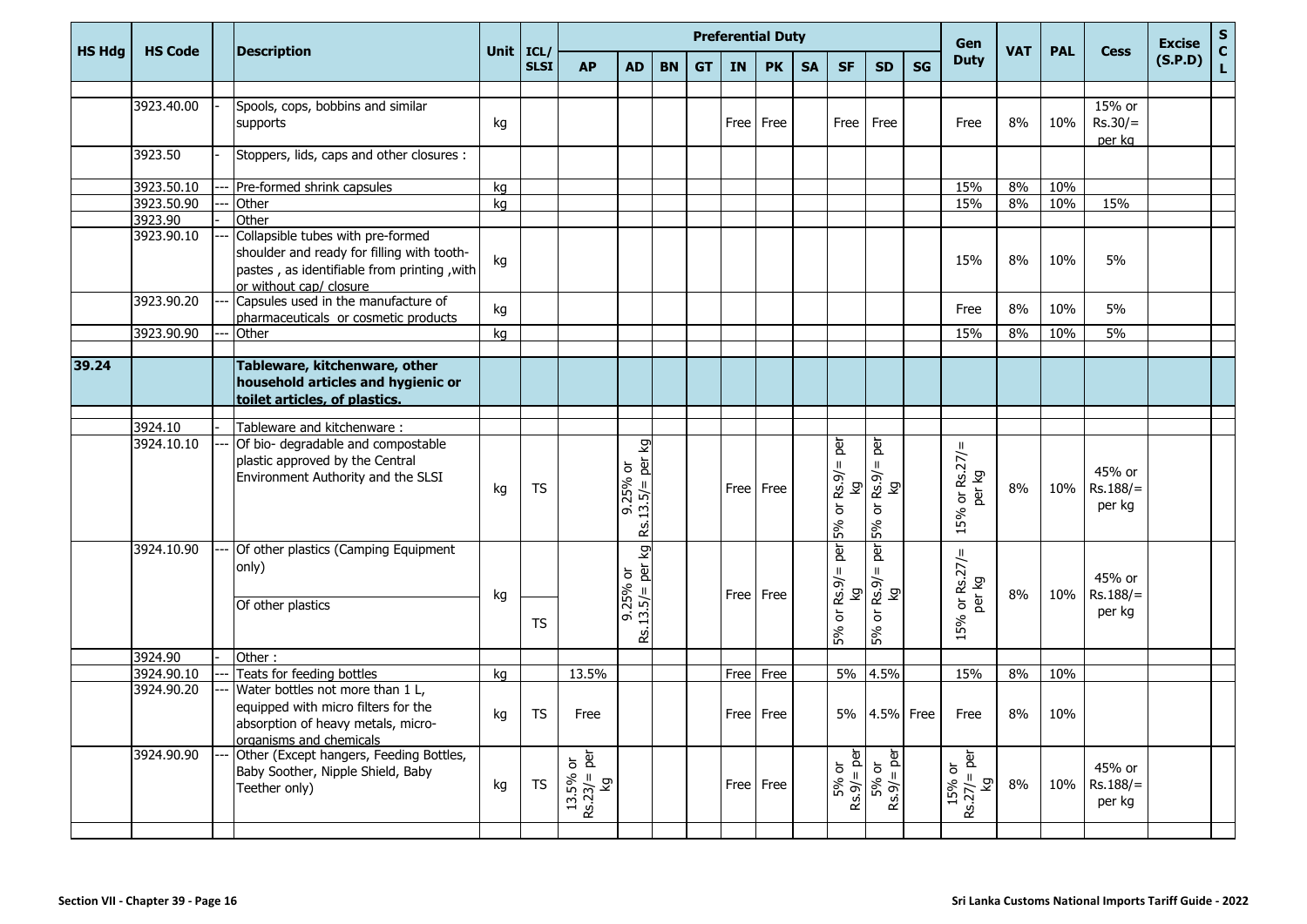|               | <b>HS Code</b>        |  | <b>Description</b>                                                                                 | Unit   ICL/ |                   | <b>Preferential Duty</b>                                      |           |           |           |           |           |           |                                                    |                             |           | Gen                                 | <b>VAT</b> | <b>PAL</b> | <b>Cess</b>                   | <b>Excise</b> | $\mathbf S$<br>$\mathbf{C}$ |
|---------------|-----------------------|--|----------------------------------------------------------------------------------------------------|-------------|-------------------|---------------------------------------------------------------|-----------|-----------|-----------|-----------|-----------|-----------|----------------------------------------------------|-----------------------------|-----------|-------------------------------------|------------|------------|-------------------------------|---------------|-----------------------------|
| <b>HS Hdg</b> |                       |  |                                                                                                    |             | <b>SLSI</b>       | <b>AP</b>                                                     | <b>AD</b> | <b>BN</b> | <b>GT</b> | <b>IN</b> | <b>PK</b> | <b>SA</b> | <b>SF</b>                                          | <b>SD</b>                   | <b>SG</b> | <b>Duty</b>                         |            |            |                               | (S.P.D)       | L.                          |
|               |                       |  |                                                                                                    |             |                   |                                                               |           |           |           |           |           |           |                                                    |                             |           |                                     |            |            |                               |               |                             |
| 39.25         |                       |  | <b>Builders' ware of plastics, not</b><br>elsewhere specified or included<br>$(+).$                |             |                   |                                                               |           |           |           |           |           |           |                                                    |                             |           |                                     |            |            |                               |               |                             |
|               | 3925.10.00            |  | Reservoirs, tanks, vats and similar<br>containers, of a capacity exceeding 300 I                   | kg          | <b>TS</b>         |                                                               |           |           |           | Free      | Free      |           |                                                    | 5% 4.5%                     |           | 15%                                 | 8%         | 10%        | 10%                           |               |                             |
|               | 3925.20.00            |  | Polyethylene water storage tanks.<br>Doors, windows and their frames and<br>thresholds for doors   | kg          | TS/S<br><b>TS</b> | 13.5%                                                         |           |           |           | Free      | Free      |           | 5%                                                 | 5%                          |           | 15%                                 | 8%         | 10%        | 30%                           |               |                             |
|               | 3925.30.00            |  | Shutters, blinds (including Venetian<br>blinds) and similar articles and parts<br>thereof          | kg          | <b>TS</b>         | 13.5%                                                         |           |           |           | Free      | Free      |           | 5%                                                 | 5%                          |           | 15%                                 | 8%         | 10%        | 30%                           |               |                             |
|               | 3925.90.00            |  | Other<br>Polyethylene water storage tanks.                                                         | kg<br>ka    | TS<br>TS/S        | 13.5%                                                         |           |           |           | Free      | Free      |           | 5%                                                 | 5%                          |           | 15%                                 | 8%         | 10%        | 30% or<br>$Rs.30/=$           |               |                             |
| 39.26         |                       |  | Other articles of plastics and articles<br>of other materials of headings 39.01<br>to 39.14.       |             |                   |                                                               |           |           |           |           |           |           |                                                    |                             |           |                                     |            |            |                               |               |                             |
|               |                       |  |                                                                                                    |             |                   |                                                               |           |           |           |           |           |           |                                                    |                             |           |                                     |            |            |                               |               |                             |
|               | 3926.10               |  | Office or school supplies :                                                                        |             |                   |                                                               |           |           |           |           |           |           |                                                    |                             |           |                                     |            |            |                               |               |                             |
|               | 3926.10.10            |  | Electronic duplicator stencils                                                                     | kg          |                   |                                                               |           |           |           | Free      | Free      |           | 5%                                                 | 4.5%                        |           | 15%                                 | 8%         | 10%        |                               |               |                             |
|               | 3926.10.90<br>3926.20 |  | Other<br>Articles of apparel and clothing<br>accessories (including gloves, mittens<br>and mitts): | kg          | <b>TS</b>         | 13.50%                                                        |           |           |           | Free      | Free      |           | 5%                                                 | 5%                          |           | 15%                                 | 8%         | 10%        | 20%                           |               |                             |
|               | 3926.20.10            |  | Life jackets                                                                                       | kg          |                   | 14.25%                                                        |           |           |           | Free      | Free      |           | 5%                                                 | 4.5%                        |           | 15%                                 | 8%         | 10%        | 10%                           |               |                             |
|               | 3926.20.20            |  | Gloves                                                                                             | kg          |                   | 14.25%                                                        |           |           |           | Free      | Free      |           | 5%                                                 | 5%                          |           | 15%                                 | 8%         | 10%        | 10%                           |               |                             |
|               | 3926.20.90            |  | Other                                                                                              | kg          |                   | 13.50%                                                        |           |           |           | Free      | Free      |           | 5%                                                 | 5%                          |           | 15%                                 | 8%         | 10%        | 10%                           |               |                             |
|               | 3926.30.00            |  | Fittings for furniture, coachwork or the<br>like                                                   | kg          | <b>TS</b>         |                                                               |           |           |           | Free      | Free      |           | 5%                                                 | 5%                          |           | 15%                                 | 8%         | 10%        | 30%                           |               |                             |
|               | 3926.40.00            |  | Statuettes and other ornamental articles                                                           | kg          | <b>TS</b>         | ତ୍ର<br>ŏ<br>per<br>5%<br>$\mathbf{H}$<br>Rs.27/<br>$\ddot{2}$ |           |           |           | Free      | Free      |           | $\, \, \parallel$<br>or $Rs.10/$<br>δ<br>per<br>5% | or Rs.10/<br>δ<br>per<br>5% |           | δ<br>per<br>ŏ<br>15%<br>30/4<br>Rs. | 8%         | 10%        | 30% or<br>$Rs.60/=$<br>per kg |               |                             |
|               | 3926.90               |  | Other:                                                                                             |             |                   |                                                               |           |           |           |           |           |           |                                                    |                             |           |                                     |            |            |                               |               |                             |
|               | 3926.90.10            |  | -- Rawl Plugs                                                                                      | kg          |                   | Free                                                          |           |           |           |           | Free Free |           |                                                    | 5% 4.5% Free                |           | Free                                | 8%         | 10%        |                               |               |                             |
|               | 3926.90.20            |  | Colostomy and urinary bags                                                                         | kg          |                   |                                                               |           |           |           |           | Free Free |           |                                                    | Free   Free   Free          |           | Free                                | 8%         | 10%        |                               |               |                             |
|               | 3926.90.30            |  | Incubator trays, automatic water drinkers<br>and feeding troughs for the poultry<br>industry       | kg          |                   |                                                               |           |           |           |           | Free Free |           | Free                                               |                             | Free      | Free                                | Ex         | 10%        |                               |               |                             |
|               | 3926.90.40            |  | Being parts of textile machinery of<br>headings 84.44 to 84.48                                     | kg          |                   |                                                               |           |           |           |           | Free Free |           |                                                    | Free   Free   Free          |           | Free                                | 8%         | 10%        |                               |               |                             |
|               | 3926.90.50            |  | Being parts of agricultural, dairy and<br>poultry machinery and equipment                          | kg          |                   |                                                               |           |           |           |           | Free Free |           |                                                    | Free   Free   Free          |           | Free                                | Con        | 10%        |                               |               |                             |